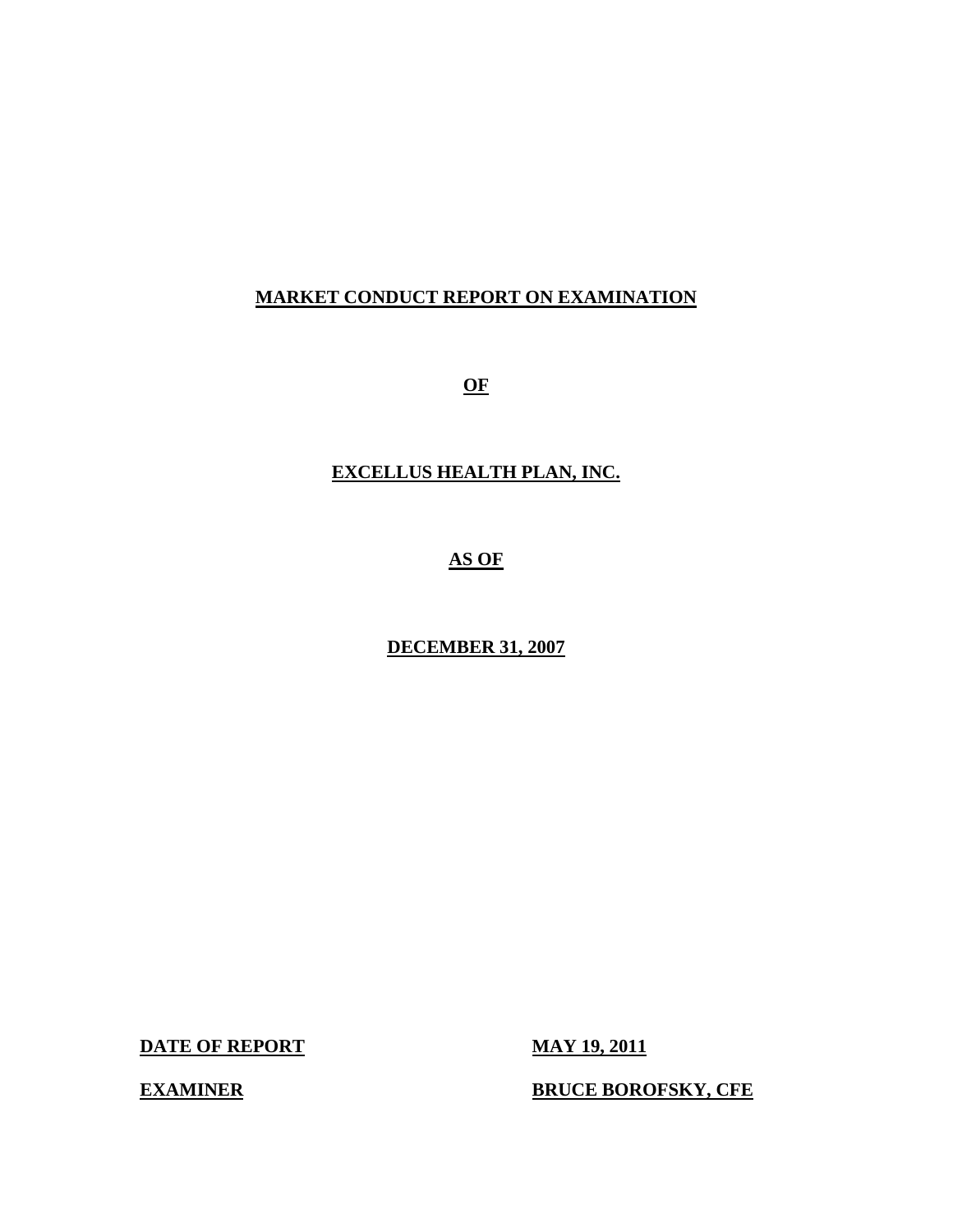# **TABLE OF CONTENTS**

| <u>ITEM NO.</u> |                                                           | PAGE NO.       |
|-----------------|-----------------------------------------------------------|----------------|
| 1.              | Scope of the examination                                  | $\overline{2}$ |
| 2.              | Executive summary                                         | 3              |
| 3.              | Description of the Plan                                   | $\overline{4}$ |
| 4.              | Facilitation of the examination                           | 5              |
| 5.              | Underwriting and rating                                   | 6              |
| 6.              | Claims                                                    | 6              |
|                 | Claims processing<br>A.<br>Mandated benefits<br><b>B.</b> | 6<br>9         |
| 7.              | Explanation of benefits statements                        | 10             |
| 8.              | Prompt Payment Law compliance                             | 14             |
| 9.              | <b>Utilization review</b>                                 | 19             |
| 10.             | Disclosure of information                                 | 22             |
| 11.             | Privacy                                                   | 24             |
| 12.             | Record retention                                          | 25             |
| 13.             | Compliance with prior report on examination               | 27             |
| 14.             | Summary of comments and recommendations                   | 33             |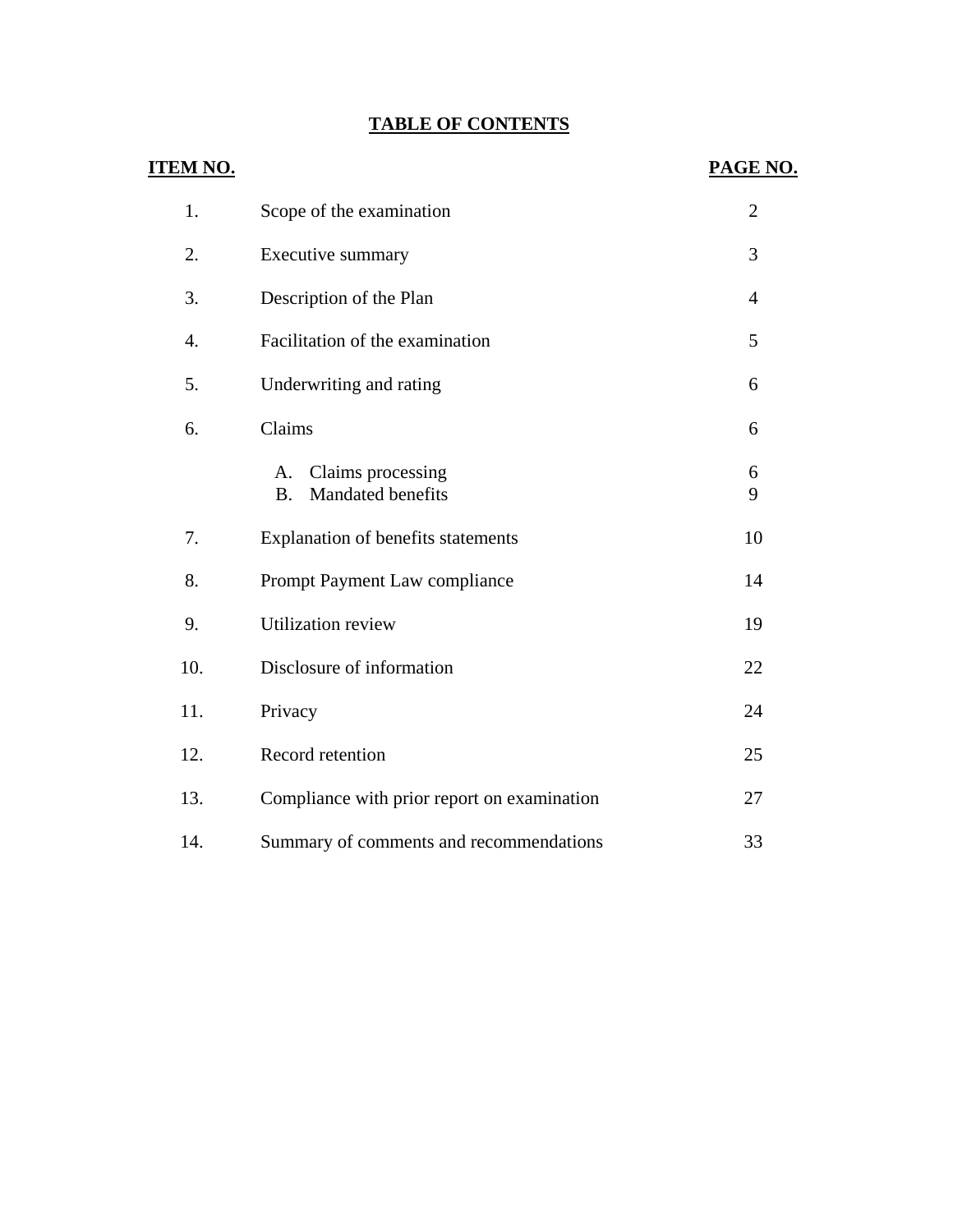

STATE OF NEW YORK INSURANCE DEPARTMENT 25 BEAVER STREET NEW YORK, NEW YORK 10004

Andrew M. Cuomo James J. Wyrnn Governor Superintendent Superintendent Superintendent Superintendent Superintendent Superintendent Superintendent Superintendent Superintendent Superintendent Superintendent Superintendent Superintendent Superintendent Sup

Honorable James J. Wyrnn May 19, 2011 Superintendent of Insurance Albany, New York 12257

Sir:

Pursuant to the provisions of the New York Insurance Law and acting in accordance with the instructions contained in Appointment Number 22747, dated November 17, 2008, attached hereto, I have made an examination into the affairs of Excellus Health Plan, Inc., a non-profit health service corporation licensed pursuant to the provisions of Article 43 of the New York Insurance Law, as of December 31, 2007, and submit the following report thereon.

The examination was conducted at the home office of Excellus Health Plan, Inc., located at 165 Court Street, Rochester, New York.

Wherever the designations the "Plan" or "Excellus" appear herein, without qualification, they should be understood to indicate Excellus Health Plan, Inc., a whollyowned subsidiary of Lifetime Healthcare, Inc.

Wherever the designation, the "Department" appears herein, without qualification, it should be understood to indicate the New York State Insurance Department.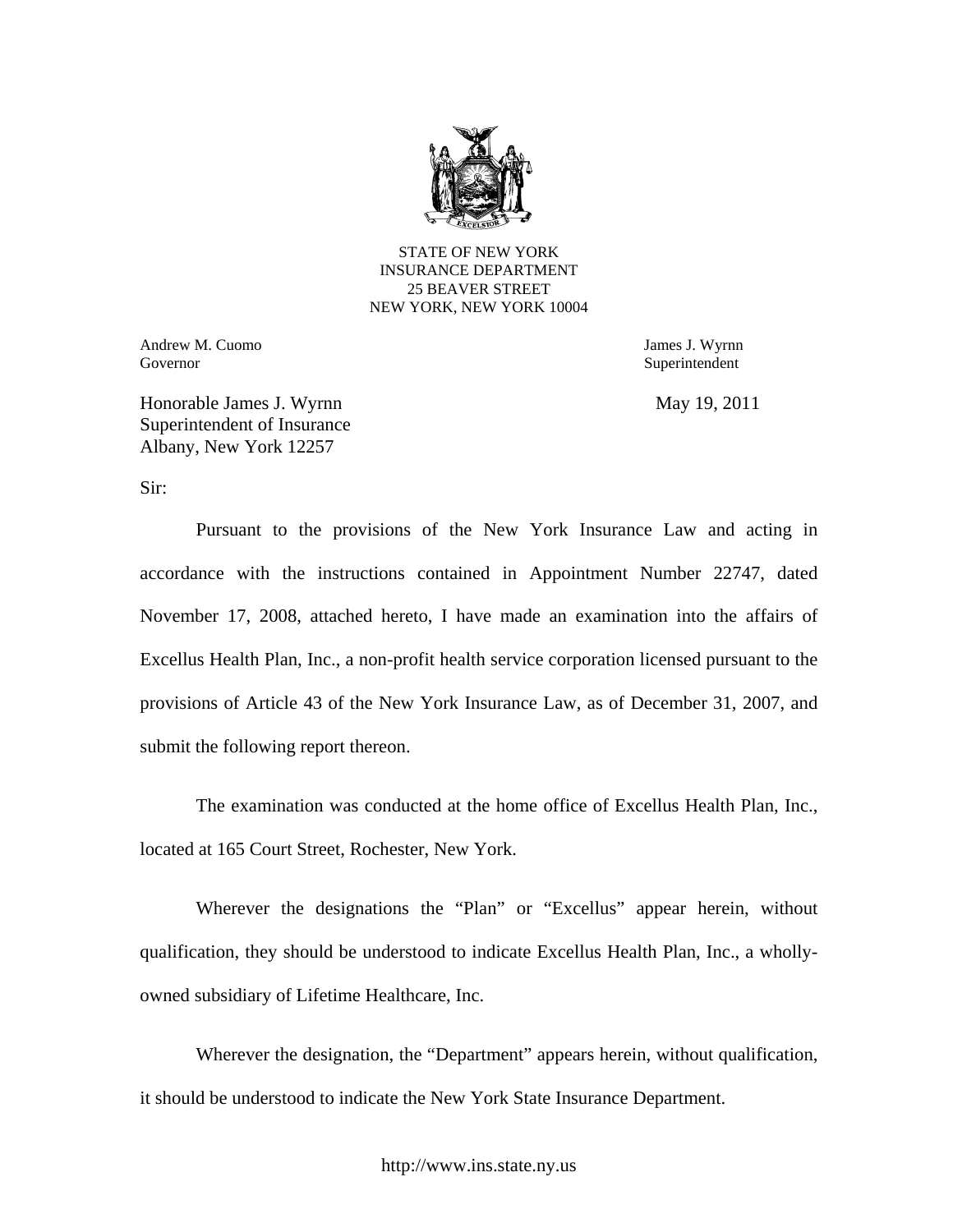#### 1. SCOPE OF THE EXAMINATION

A previous market conduct examination was conducted as of October 10, 2003. A separate financial examination was conducted as of December 31, 2003, and filed on March 21, 2005. It included a review of certain "market conduct" items. This market conduct examination covers the period from October 10, 2003 through December 31, 2007. Transactions occurring subsequent to this period were reviewed where deemed appropriate by the examiner.

This report contains the significant findings of the examination and is confined to comments on those matters which involve departures from laws, regulations or rules, or which are deemed to require explanation or description.

A review was also made to ascertain what actions were taken by the Plan with regard to comments and recommendations contained in the prior market conduct reports on examination.

A separate examination regarding the financial condition of the Plan was conducted as of December 31, 2008, and a separate financial report on examination will be issued thereon.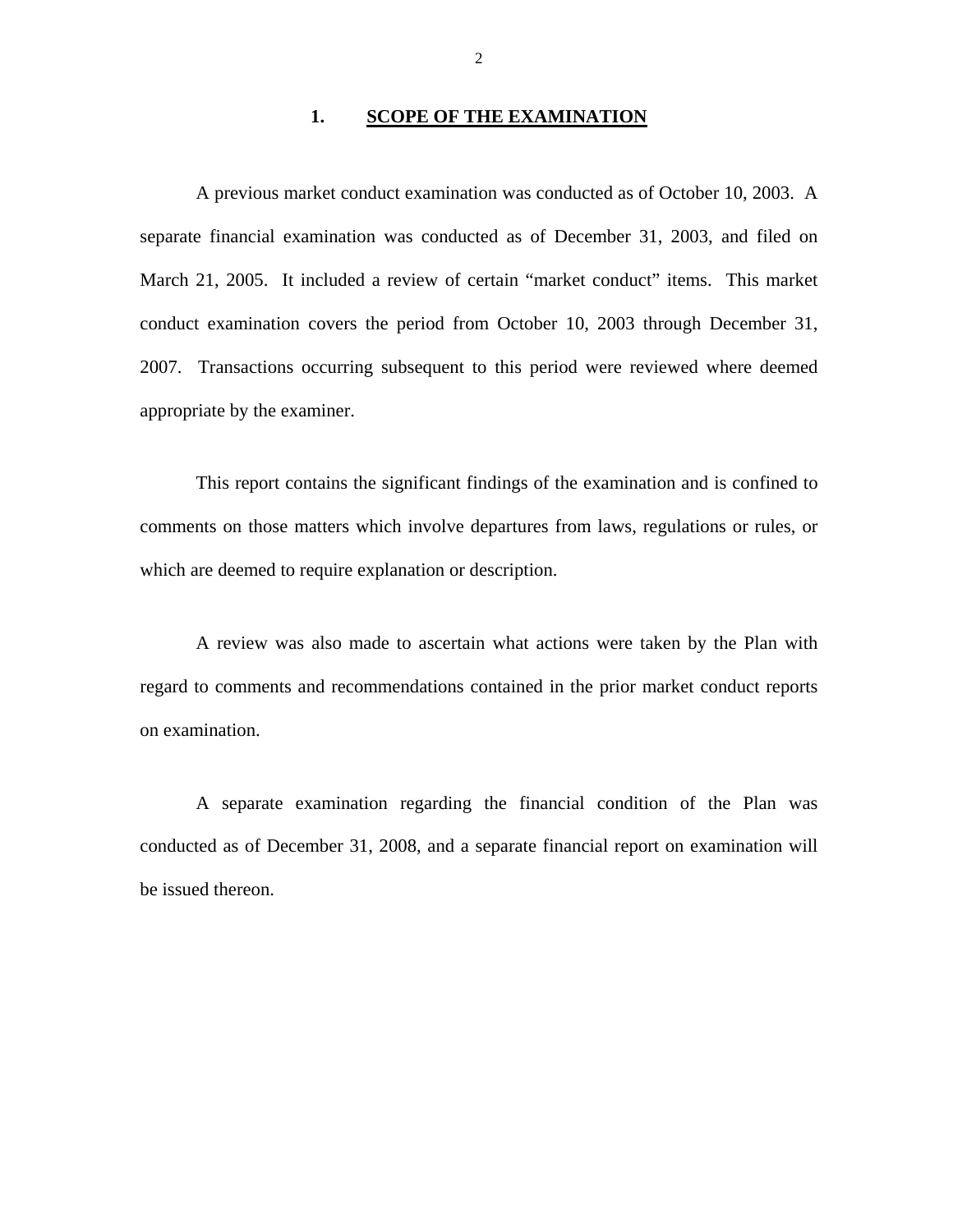# **2. EXECUTIVE SUMMARY**

The findings and recommendations noted herein reflect Excellus' failure to comply with New York Insurance and New York Public Health Laws and regulations as follows:

- The Plan failed to provide claims data in a complete and timely manner, which hindered the examiner's ability to conduct a complete and accurate assessment of the Plan's treatment of policyholders.
- Excellus failed to comply with Section  $4303(a)(2)$  of the New York Insurance Law when it denied coverage for emergency treatment to its members in one hundred and sixty-six (166) cases.
- Excellus did not comply with Section 3234 of the New York Insurance Law, when in 337,689 instances, it failed to send explanation of benefits statements to members who had submitted pharmaceutical claims involving deductibles or coinsurance.
- At least 163,253 of Excellus' explanation of benefits statements (EOBs) were in violation of Section 3234 of the New York Insurance Law for the following reasons:
	- $\triangleright$  In some cases the Plan did not send EOBs, as required.
	- $\triangleright$  In other cases, the EOBs did not contain all of the required information, or were unclear as to content.
- There were at least 42,846 occasions in which Excellus violated Section 3224-a of the New York Insurance Law (Prompt Payment Law) when it failed to adjudicate claims timely and/or failed to pay appropriate interest during the period January 1, 2007 through December 31, 2007. This total represents the results of the examiner's analyses of two of the Plan's seven claim systems.
- There were multiple issues discovered during the examiner's review of Excellus' compliance with Article 49 of the New York Insurance Law (Utilization review and External appeals) that resulted in violations of such sections of the New York Insurance Law.
- Excellus did not retain images of the explanation of benefits statements it sent to its members, thus violating Part 243.2(b)(8) of Department Regulation No. 152 (11 NYCRR 243.2) and Part 216.11 of Department Regulation No. 64 (11 NYCRR 216.11).

The above findings are described in greater detail in the remainder of this report.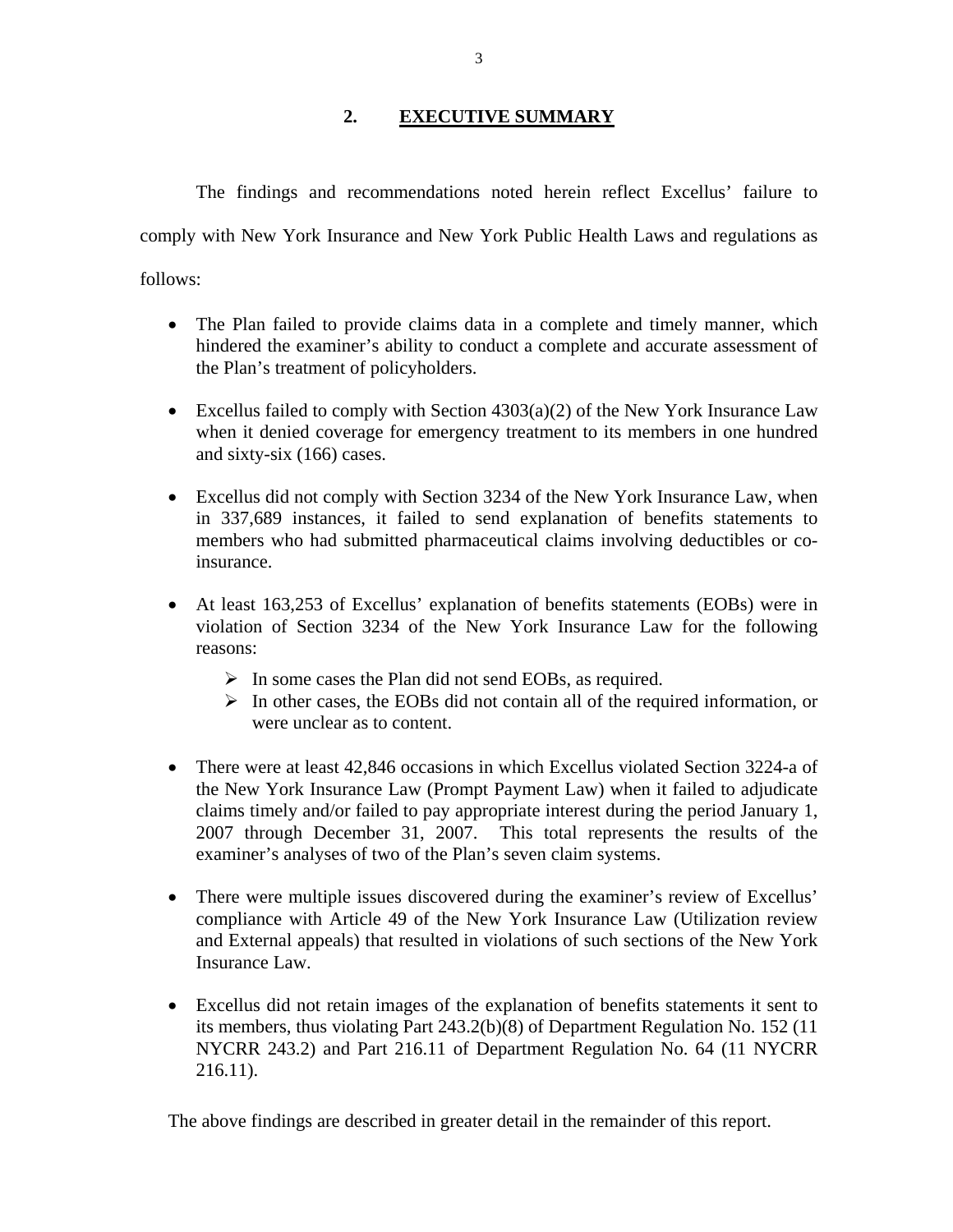#### **3. DESCRIPTION OF THE PLAN**

Excellus Health Plan, Inc. is a not-for-profit health service corporation organized and licensed under Article 43 of the New York Insurance Law. The Plan also holds a Certificate of Authority under Article 44 of the New York Public Health Law, as a health maintenance organization (HMO). The Plan operates using three assumed names for its Article 43 business, Excellus BlueCross BlueShield, Univera HealthCare and Univera. The assumed names for the Article 44 business are Upstate HMO and Univera Healthcare HMO.

At the examination date, Excellus, Inc. was the sole member of Excellus Health Plan, Inc. Excellus Inc. changed its name on January 23, 2004 to Lifetime Healthcare, Inc. d/b/a The Lifetime Healthcare Companies. Excellus Health Plan, Inc. is the surviving entity resulting from the mergers of the Blue Cross/Blue Shield Plans in the Rochester, Central New York, and Utica-Watertown regions and HMOs in Central and Western New York including HMO-CNY and Univera Healthcare of Central and Western New York.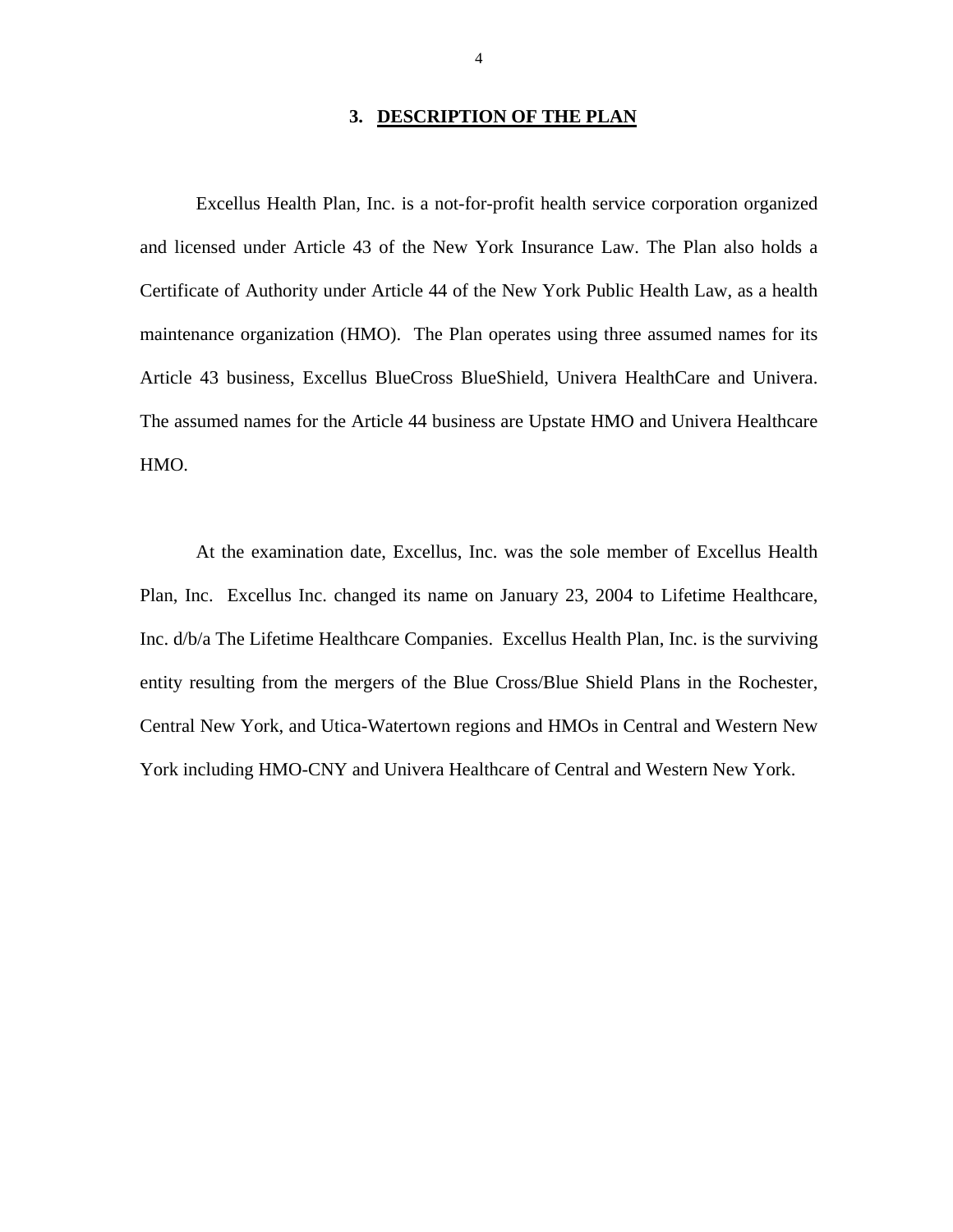# **4. FACILITATION OF THE EXAMINATION**

<span id="page-6-0"></span>The following are examples whereby examination requests were not provided in a

complete or timely manner:

- In many cases, the Plan failed to provide full responses to the examiner's requests for information. In one example, at the onset of the examination, the examiner requested the claims data from all of the Plan's claim adjudication systems. For one of those systems, containing several million claims, it was revealed after the review had been completed, that only one adjudication code per claim line was provided, while the system contained, up to nine. This failure to provide full and complete claims data to the examiner resulted in significant issues with regard to the assessment of such claims data. As an example, the examiners were unable to obtain assurance that, when claims with certain adjudication codes were extracted from the claim data, that all such claims had been obtained.
- On several occasions, the Plan provided information that was incorrect. In one example during the testing of claims for the timeliness of payments, the Plan changed its response three times, resulting in significant additional work for the examiner, and delaying the outcome of the testing. In another example, when asked for evidence that an explanation of benefits statement (EOB) had been sent to a member for a particular denial, the Plan indicated that no EOB had been produced because EOBs were not statutorily required for that denial code. When it was pointed out that EOBs are required for that particular code, the Plan acquiesced and had EOBs printed up as evidence that they had been sent. In addition, when the Plan was requested to provide certain documents associated with third party service provider contracts, it indicated that the documents did not exist. When it became clear to the Plan that failure to maintain the documents could be a statutory violation, the documents were provided.

It is recommended that the Plan enhance it procedures to ensure it facilitates

examination requests completely and in a timely manner.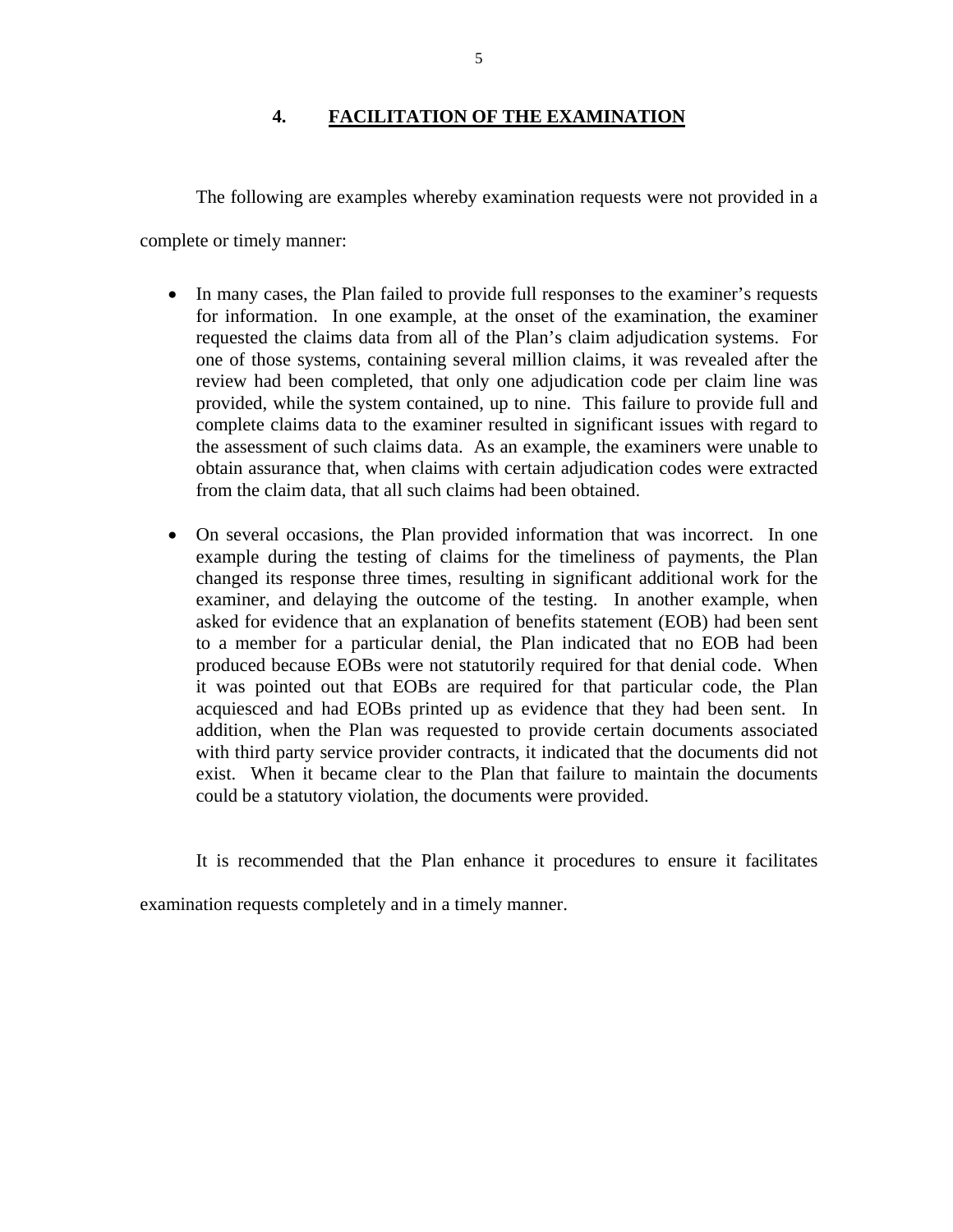#### **5. UNDERWRITING AND RATING**

<span id="page-7-0"></span>Excellus utilizes a formula filed with and approved by the Department for its Large Group Experience Rated business that contains certain factors that permit the Plan to adjust the final rate based on written criteria, as included within the filed formula. It is the Department's position that such adjustment factors are permitted but that these adjustments should be utilized as clearly defined within the formula. The examiner's review of the Plan's rating indicated that, in certain instances, the Plan lowered the rate using criteria not included in the formula.

It is recommended that Excellus abide by its Large Group Experience Rated formula filed with and approved by the Department.

#### **6. CLAIMS**

#### A. Claims Processing

Excellus utilizes seven different claim systems to adjudicate claims. Many of these systems were acquired as the Plan merged or acquired other insurers. Each of the systems adjudicates different types of claims, including full indemnity, HMO and Medicare. Their use is also broken out by region. The Plan is engaged in a "Transformation Project" in which it intends to consolidate its claims processing into one primary system, a new, enhanced FACETS platform. The examiner reviewed a total of 222 claims; 97 from the TOPS system and 125 from the old FACETS system from the period January 1, 2007 through December 31, 2007. These particular systems were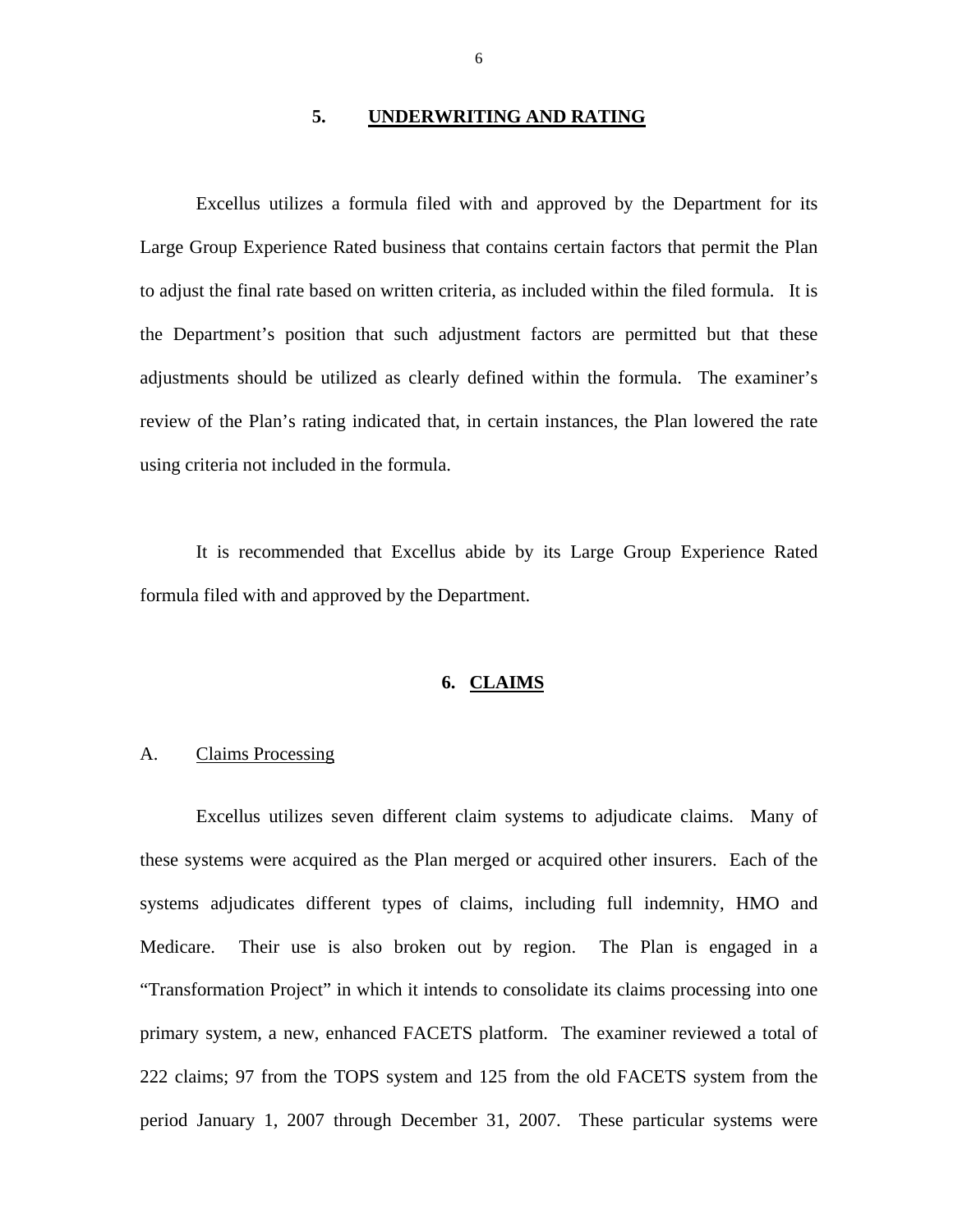chosen as they are the primary systems utilized by the Plan and were deemed to be representative of the various claims systems. The sample items were used to test for verification of eligibility, fee schedules, co-payments, deductibles, treatment plan authorization, explanation of benefits statements (EOBs) and, where appropriate, compliance with Article 49 of the New York Insurance Law (Utilization review / External appeals).

The sample included ten claims that had been denied with the explanation, "Service not covered when rendered by this provider". Four of the ten sampled claims were denied erroneously, because the claims were entered manually into the claim system with a revenue code instead of an appropriate Healthcare Common Procedures Code ("HCPC").

The sample also included three claims adjudicated with the explanation, "*Priced at 25% reasonable and customary*". These claims require manual fee schedule pricing. Of the three claims reviewed, an inaccurate payment rate was paid on two such claims. A total of eight other claims were erroneously denied for various reasons. Several of the reviewed claims were detected and corrected by the Plan prior to the completion of the examination.

It is recommended that the Plan take steps to ensure that those claims requiring manual pricing are priced accurately.

7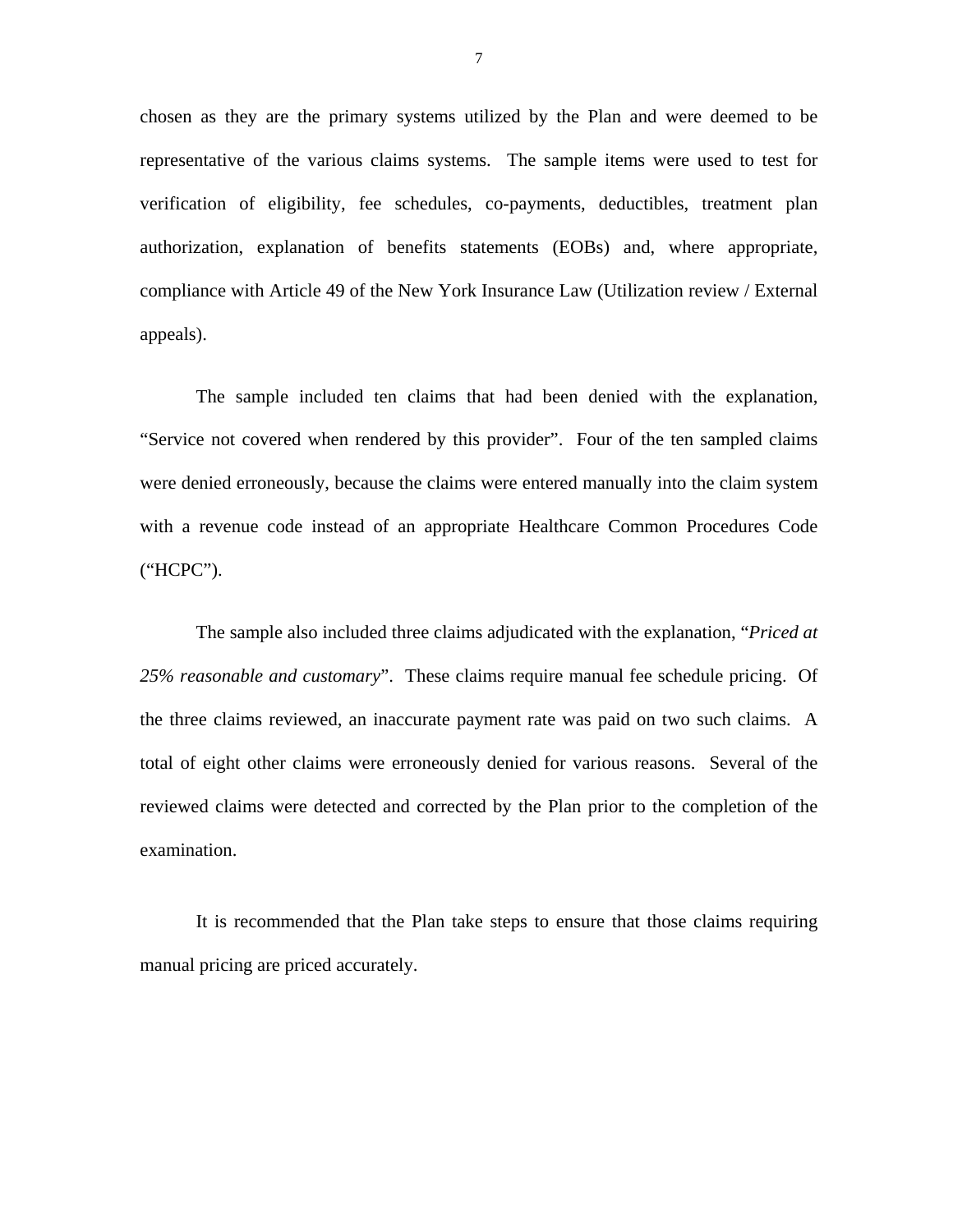Certain Excellus subscriber contracts contain the following language to describe the procedures to be followed when claims are received that do not have sufficient information to permit final claim adjudication:

> "If we have all information necessary to make a determination regarding a retrospective claim, we will make a determination and provide notice to you and your provider within 30 calendar days of receipt of the claim. If we need additional information, we will request it within 30 calendar days. You or your provider will then have 45 calendar days to provide the information. We will make a determination and provide notice to you and your provider within 15 calendar days of the earlier of our receipt of the information or the end of the 45-day time period."

Throughout the examiner's review of claims, multiple examples were found where claims were denied, seeking additional information that was not received and the claims were not closed. These instances are a violation of the Plan's subscriber contracts.

In addition, it is the Department's position that coverage offered by the Plan is subject to United States Department of Labor Regulation No. 29 CFR (2560.503-  $1(f)(2)(iii)(B)$ , which requires similar procedures as those described within the Excellus subscriber contracts. Excellus maintains that, at the time of the examination, it was not subject to the cited regulation but acknowledges that, with federal adoption of the Patient Protection and Affordable Care Act in 2010 ("PPACA"), it has since become subject to the federal requirement.

It is recommended that the Plan follow the procedures defined in its subscriber contracts by sending formal denials in the circumstance that additional information is not received after a request for such has been made.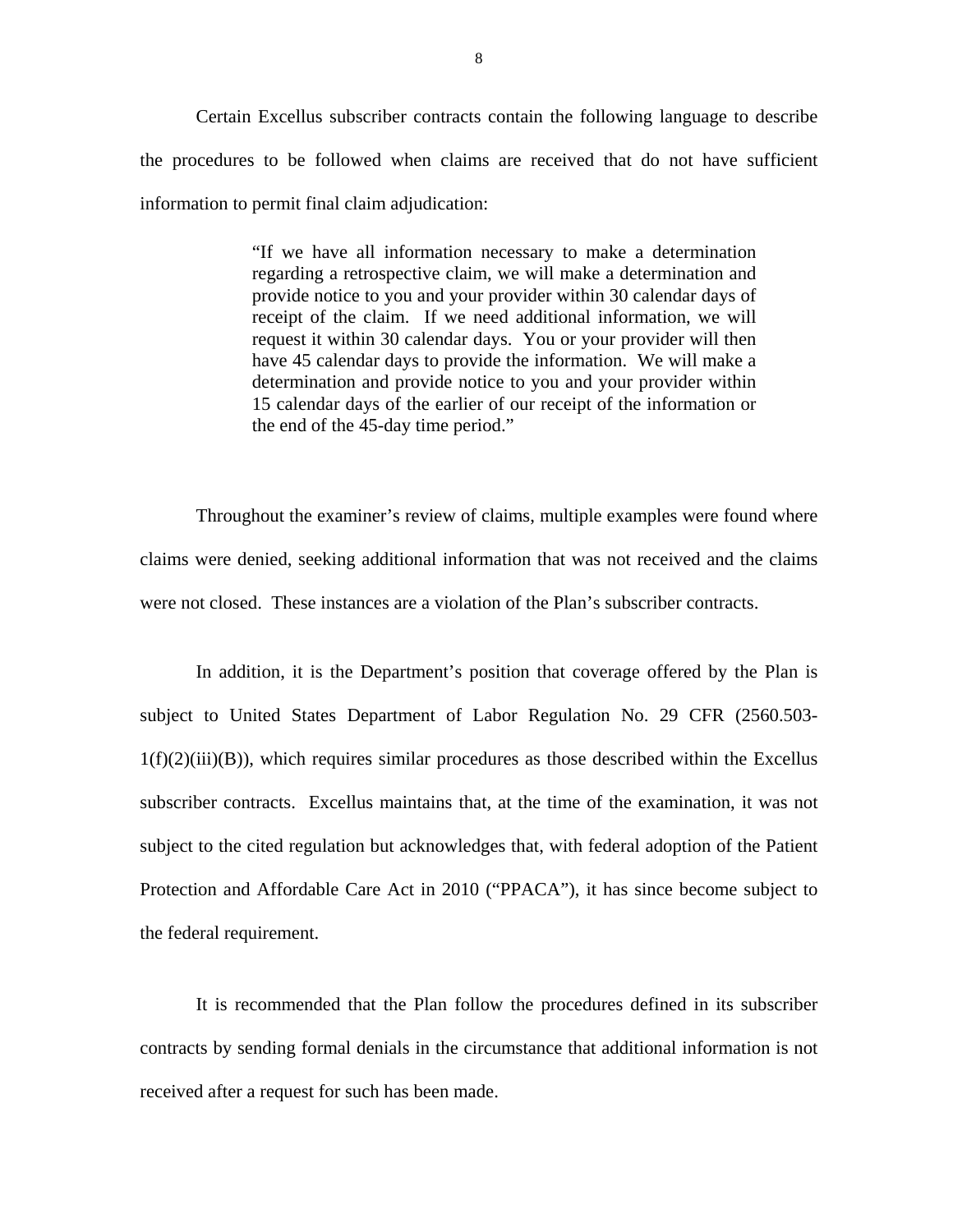<span id="page-10-0"></span>It is also recommended that the United States Department of Labor be requested to clarify the applicability to health insurers of United States Department of Labor Regulation No. 29 CFR (2560.503-1(f)(2)(iii)(B)), prior to the implementation of PPACA.

#### B. Mandated Benefits

In addition to the general claims review described above, claims were extracted from the two claim systems, TOPS and FACETS, in order to test for compliance with Section 4303 of the New York Insurance Law, which mandates coverage of certain health benefits.

Section  $4303(a)(2)$  of the New York Insurance Law establishes the requirement that every contract issued provide coverage, "for services to treat an emergency condition in hospital facilities."

During the review of claims it was noted that two claims for emergency services were denied as "not a covered benefit", when such benefits were in fact covered under the contract provisions. As a result, the denials are in violation of the above cited Law. When asked how these errors occurred, the Plan indicated it was due to a systems error that it had previously identified and corrected, though some claims were missed during that effort. A re-evaluation by the Plan, as a result of the examiner's review, found an additional 166 claims that were denied inappropriately, in violation of Section 4303(a)(2) of the New York Insurance Law.

It is recommended that Excellus comply with the requirements of Section 4303(a)(2) of the New York Insurance Law.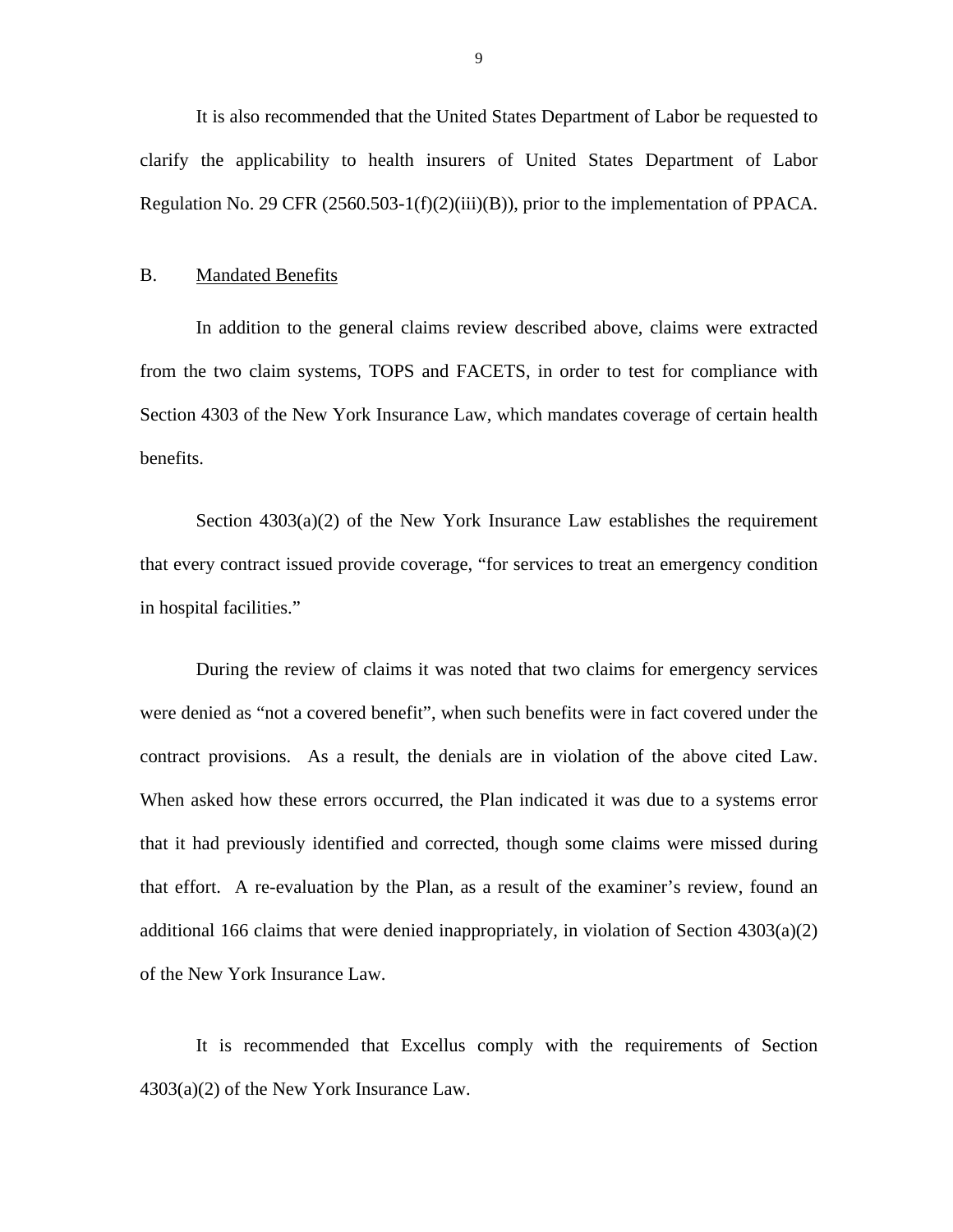<span id="page-11-0"></span>The prior examination contained a similar recommendation although the cause for the violation was not the same.

Also noted during the review for mandated benefits were two claims from students covered under their school system's health policies. Those claims were denied due to the school system's failure to submit a student accident form, as required under the policy. When the claims were denied, however, only the provider was notified of the school system's oversight. The school system, which was the party responsible for correcting the error, was never notified.

It is recommended that Excellus send denial notices to the insured school systems, in those instances where claims have been denied as a result of the school system's failure to submit an accident report form as required under the policy.

### **7. EXPLANATION OF BENEFITS STATEMENTS**

New York Insurance Law §3234(a) states in part:

"Every insurer, including health maintenance organizations… is required to provide the insured or subscriber with an explanation of benefits form in response to the filing of any claim under a policy…"

During the review of claims it was noted that, in violation of Section 3234(a) of the New York Insurance Law, Excellus did not send explanation of benefits statements (EOBs) to members in response to 337,689 submitted claims involving the purchase of pharmaceutical drugs, where the members had contributed to the cost of the drug through either co-insurance or a deductible. While there are certain circumstances under which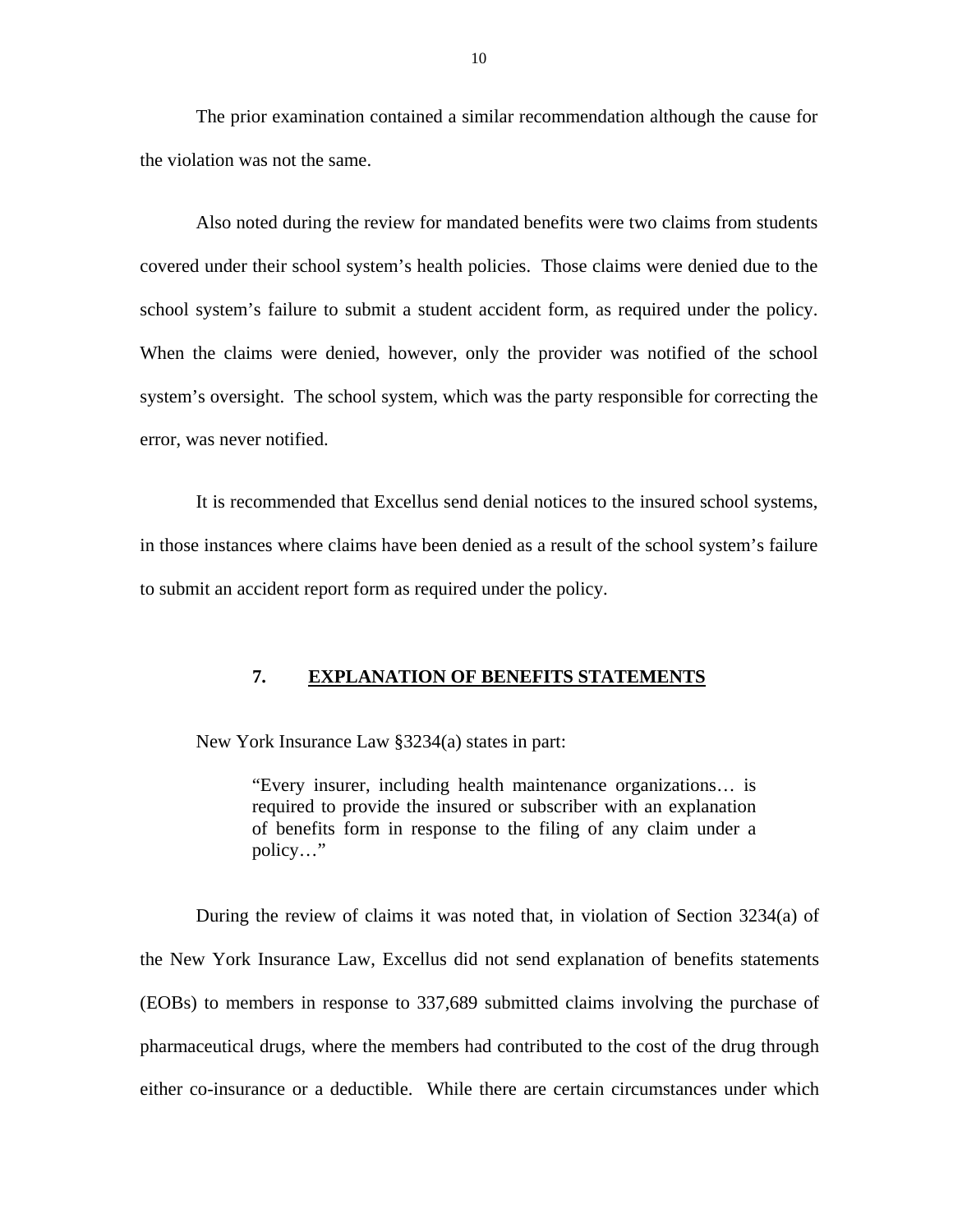EOBs need not be sent, involvement of either co-insurance or a deductible disqualifies all claims from that exemption.

It is recommended that Excellus comply with the requirements of Section 3234(a)

of the New York Insurance Law and send explanation of benefits statements to members

when those members have purchased pharmaceutical drugs and either co-insurance or a

deductible is involved, or when an EOB is requested.

Section 3234(b) of the New York Insurance Law states:

"The explanation of benefits form must include at least the following:

(1) the name of the provider of service the admission or financial control number, if applicable;

(2) the date of service;

(3) an identification of the service for which the claim is made;

(4) the provider's charge or rate;

(5) the amount or percentage payable under the policy or certificate after deductibles, co-payments, and any other reduction of the amount claimed;

(6) a specific explanation of any denial, reduction, or other reason, including any other third-party payor coverage, for not providing full reimbursement for the amount claimed; and

(7) a telephone number or address where an insured or subscriber may obtain clarification of the explanation of benefits, as well as a description of the time limit, place and manner in which an appeal of a denial of benefits must be brought under the policy or certificate and a notification that failure to comply with such requirements may lead to forfeiture of a consumer's right to challenge a denial or rejection, even when a request for clarification has been made."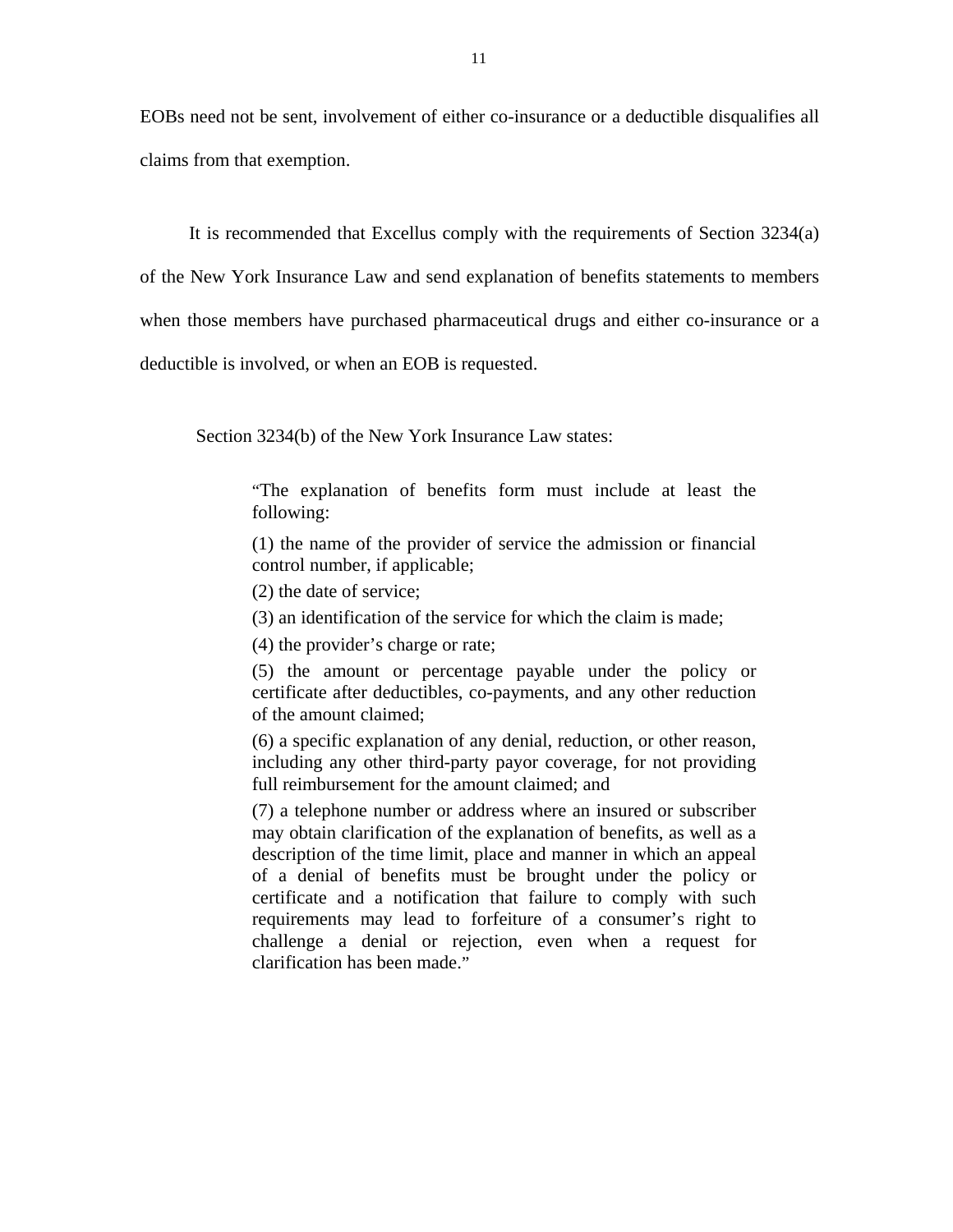During the review of claims, explanation of benefits statements were reviewed for

compliance with the above cited Law. The following was noted for claims processed by

the Plan's FACETS claim system:

- In multiple cases, the pertinent EOB did not include an explanation as to why a portion of the claim was denied. The Plan indicated this was an anomaly that it was not able to explain. Such omission is a violation of Section 3234(b)(6) of the New York Insurance Law.
- In those instances where EOBs required adjustments, the presentation of the adjustment on the EOB was not clear. This is a violation of Section  $3234(b)(6)$  of the New York Insurance Law.
- When the Plan is required to recreate copies of adjusted claims, the EOBs included a line that referenced the earlier claim number, but the actual claim number of the adjusted claim did not appear on such EOB.
- The Plan's EOBs did not consistently present the accumulated year-to-date deductible or the amount of the remaining deductible. This is a violation of Section 3234(b)(5) of the New York Insurance Law.
- EOBs should reflect the amount billed for each procedure and then show all deductions from that original total so that the reader has a clear understanding of his or her liability. In some cases, the totals on the EOBs did not balance. That is, the billed amount minus the amounts deducted from that total did not equal the amount paid to the provider or due from the member. As a result, the liability for portions of the billed amounts was not always clearly assigned. This is a violation of Sections 3234(b)(5) and 3234(b)(6) of the New York Insurance Law.
- EOBs were presented with explanations that did not always clearly explain the exact cause for the denial. One example is the explanation, "Denied after medical review", although the actual reason was determined that the claims were denied because the treatments had not been pre-authorized. This is a violation of Section 3234(b)(6) of the New York Insurance Law.
- The Plan used two descriptions for service codes "Ancillary Services" and "Misc. Medical Equipment" to explain the billed amounts. These descriptions were not specific, as required by Section 3234(b)(3) of the New York Insurance Law, as cited above.

In order to enumerate these deficiencies, a statistical sample of claims was selected

from the Plan's FACETS claims system for the period January 1, 2007 through December

31, 2007. From this sample, the EOBs were obtained and tested to determine compliance

with Section 3234 of the New York Insurance Law.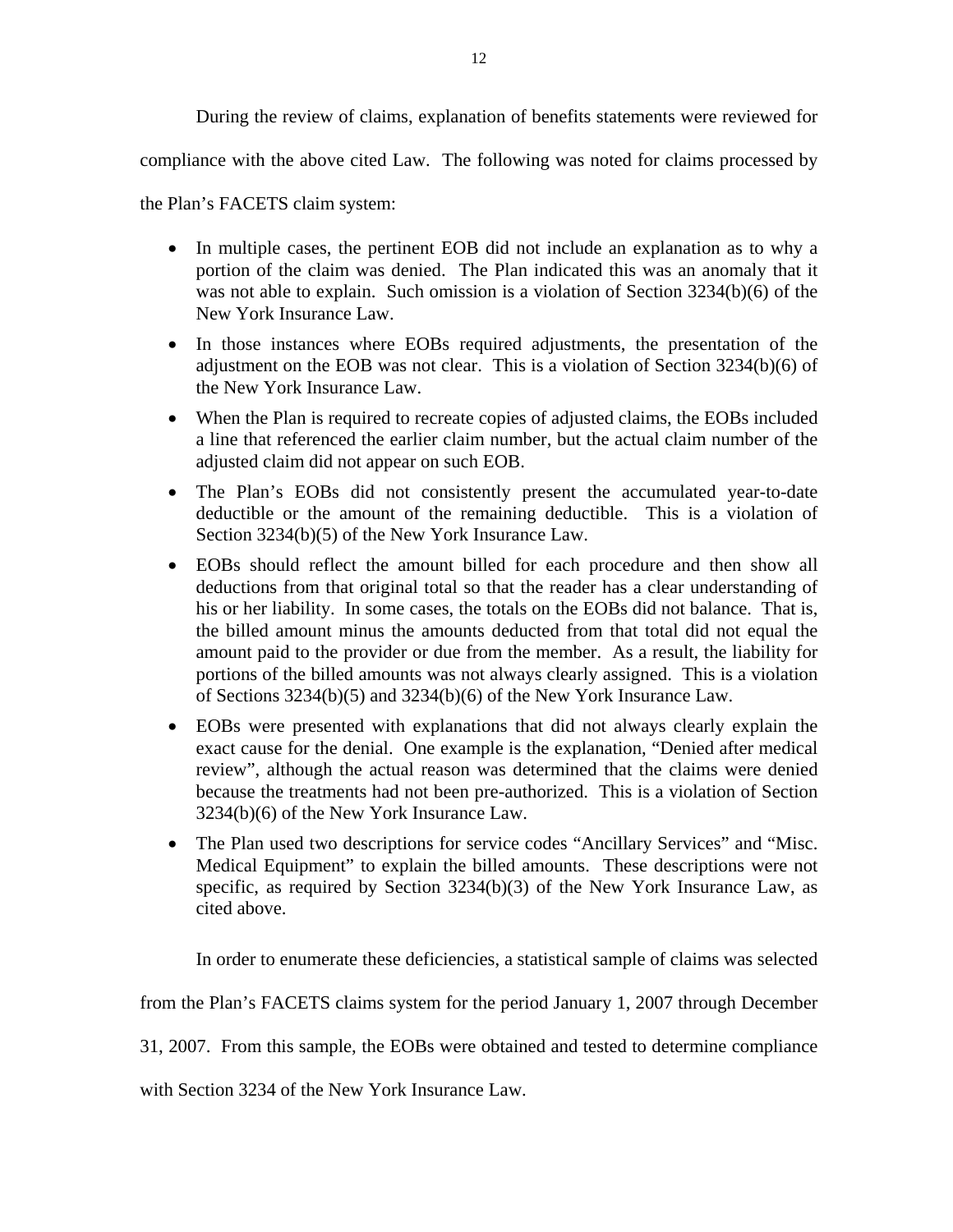| <b>Total Population of claims</b> | 765,614 |
|-----------------------------------|---------|
| Sample Size                       | 167     |
| Number of claims with violations  | 47      |
| Calculated violation rate         | 28.14%  |
| <b>Upper violation limit</b>      | 34.96%  |
| Lower violation limit             | 21.32%  |
| Calculated claims in violation    | 215,472 |
| Upper limit claims in violation   | 267,691 |
| Lower limit claims in violation   | 163,253 |

The results of such review testing are included in the table below:

It is recommended that Excellus issue Explanation of Benefits statements that contain all of the information that is required under Section 3234 of the New York Insurance Law and that such information be presented clearly and completely.

With regard to claims reviewed on its other claim systems, it was noted that, for some of these systems, Excellus did not report within its EOBs, the amount of the HCRA (Health Care Reform Act) surcharge that may be the responsibility of the member. This surcharge can be significant when co-insurance or a deductible is involved, and should be reported on the Plan's EOBs.

While not directly required under New York statute, it is recommended that Excellus disclose the surcharge that is the responsibility of the subscriber on its Explanation of Benefits statements.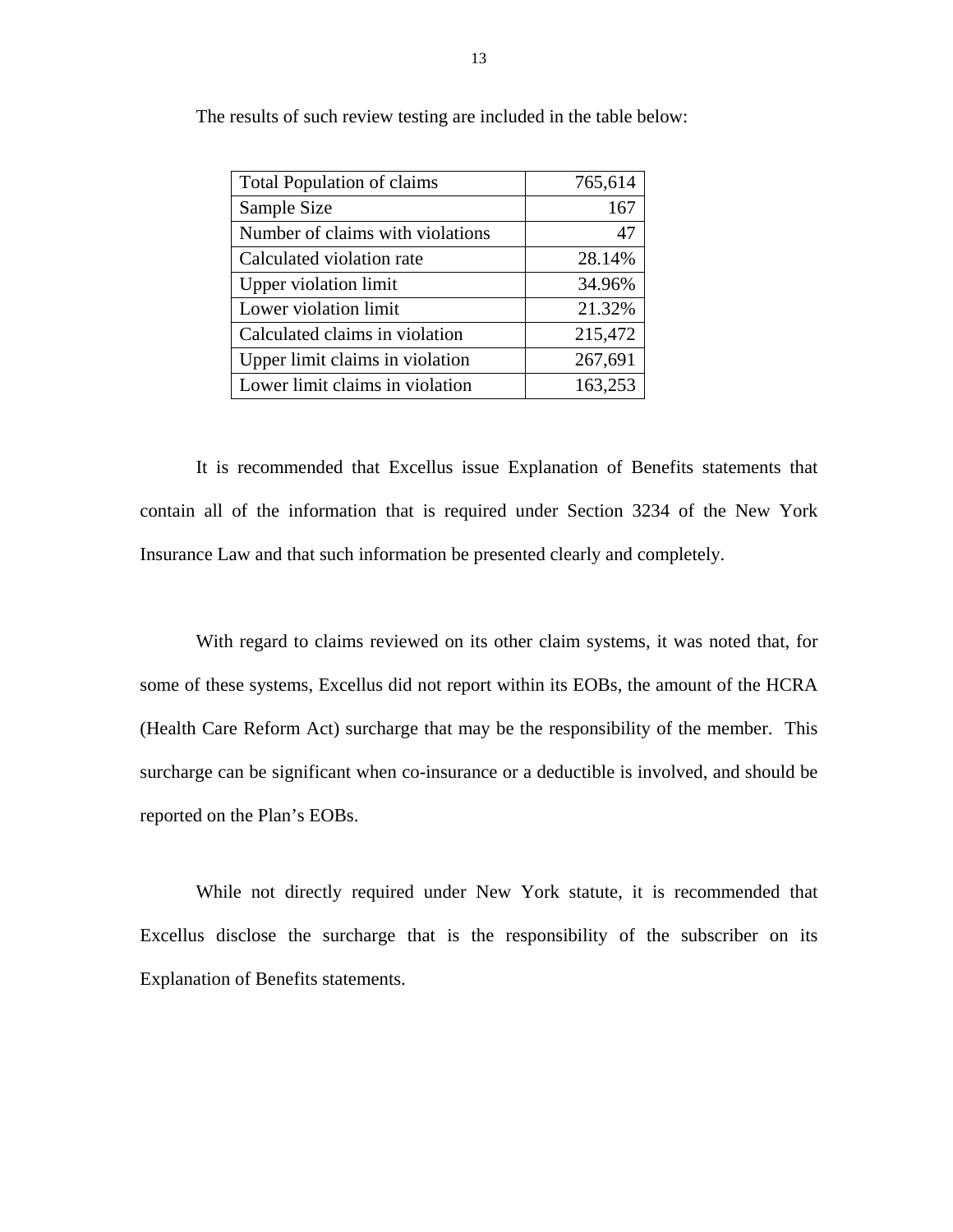### **8. PROMPT PAYMENT LAW COMPLIANCE**

<span id="page-15-0"></span>Section 3224-a of the New York Insurance Law (Prompt Pay Law) requires all insurers to pay undisputed health care claims within forty-five days of receipt. If such undisputed claims are not paid within forty-five days of receipt, interest may be payable.

§ 3224-a(a) of the New York Insurance Law states that:

"Except in a case where the obligation of an insurer to pay a claim submitted by a policyholder or person covered under such policy or make a payment to a health care provider is not reasonably clear, or when there is a reasonable basis supported by specific information available for review by the superintendent that such claim or bill for health care services rendered was submitted fraudulently, such insurer or organization or corporation shall pay the claim to a policyholder or covered person or make a payment to a health care provider within forty-five days of receipt of a claim or bill for services rendered."

§3224-a (b) of the New York Insurance Law states that:

"In a case where the obligation of an insurer or an organization or corporation licensed or certified pursuant to …article forty-four of the public health law to pay a claim or make a payment for health care services rendered is not reasonably clear due to a good faith dispute regarding the eligibility of a person for coverage, the liability of another insurer or corporation or organization for all or part of the claim, the amount of the claim, the benefits covered under a contract or agreement, or the manner in which services were accessed or provided, an insurer or organization or corporation shall pay any undisputed portion of the claim in accordance with this subsection and notify the policyholder, covered person or health care provider in writing within thirty calendar days of the receipt of the claim: (1) that it is not obligated to pay the claim or make the medical payment, stating the specific reasons why it is not liable; or (2) to request all additional information needed to determine liability to pay the claim or make the health care payment. Upon receipt of the information requested in paragraph two of this subsection or an appeal of a claim or bill for health care services denied pursuant to paragraph one of this subsection, an insurer or organization or corporation licensed pursuant to article forty-three of this chapter or article forty-four of the public health law shall comply with subsection (a) of this section."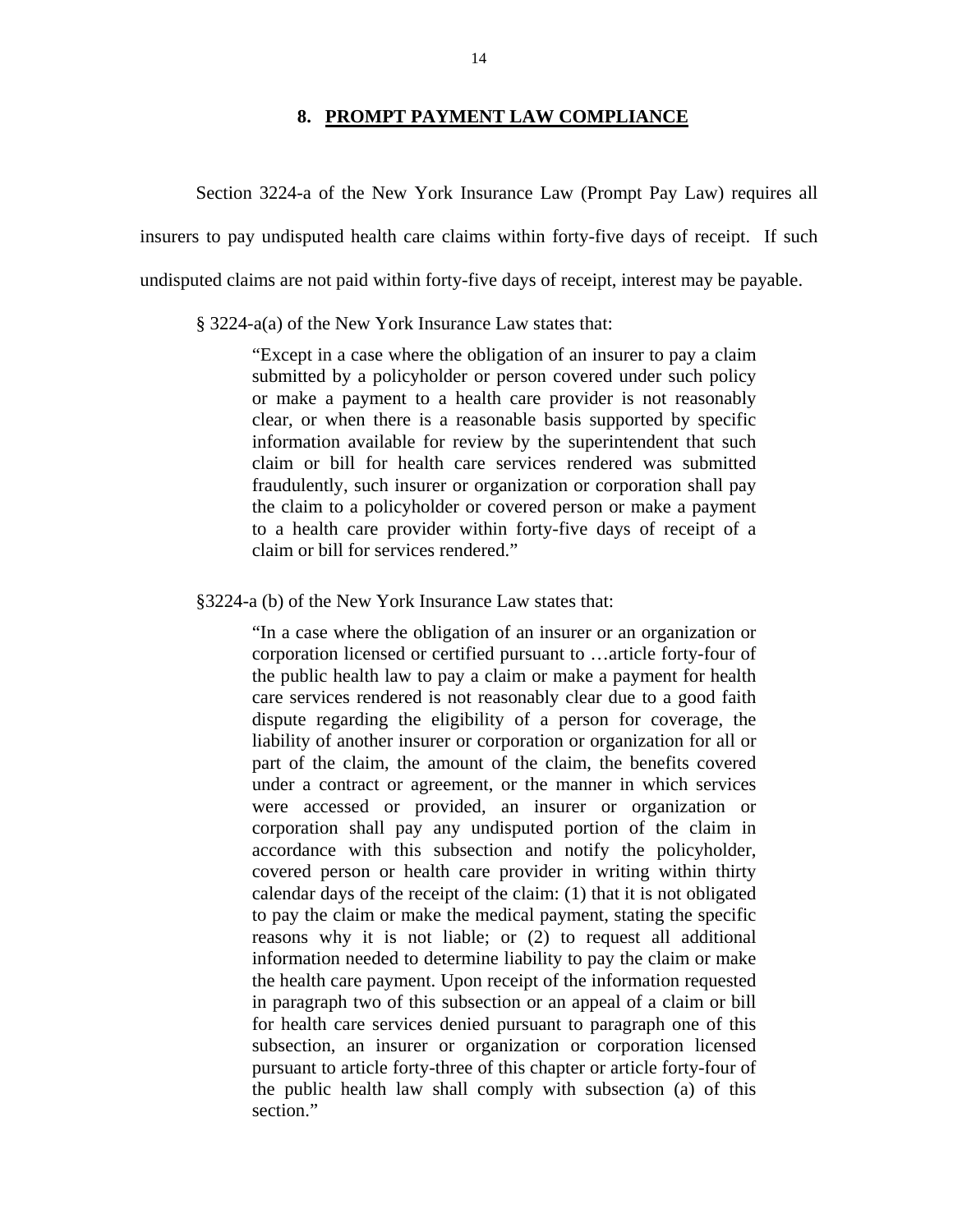#### § 3224-a(c) of the New York Insurance Law states in part that:

"any insurer or organization or corporation that fails to adhere to the standards contained in this section shall be obligated to pay to the health care provider or person submitting the claim, in full settlement of the claim or bill for health care services, the amount of the claim or health care payment plus interest on the amount of such claim or health care payment of the greater of the rate equal to the rate set by the commissioner of taxation and finance for corporate taxes pursuant to paragraph one of subsection (e) of section one thousand ninety-six of the tax law or twelve percent per annum, to be computed from the date the claim or health care payment was required to be made. When the amount of interest due on such a claim is less then two dollars, an insurer or organization or corporation shall not be required to pay interest on such claim."

A review of the Plan's compliance with Section 3224-a of the New York Insurance Law was performed by the examiner for claims adjudicated during the period January 1, 2007 through December 31, 2007. A statistical sample of claims paid on the TOPS and FACETS systems during 2007 was selected from a population of claims that were paid more than 45 days or denied more than 30 days from receipt. The sample size for each of the three populations (Section  $3224-a(a)$ , (b), (c)) described herein was comprised of 167 unique transactions.

The term "claim" can be defined in a myriad of ways. The following is an explanation of the term for the purposes of this report. The receipt of a "claim", which is defined by Excellus as the total number of items submitted by a single provider with a single claim form, is reviewed and entered into the claims processing system. This claim may consist of various lines, or procedures. It is possible, through the computer software used by the examiners, to match or "roll-up" all procedures on the original form into one line. Adjustments to claims are linked to the original claim, and are thus indiscernible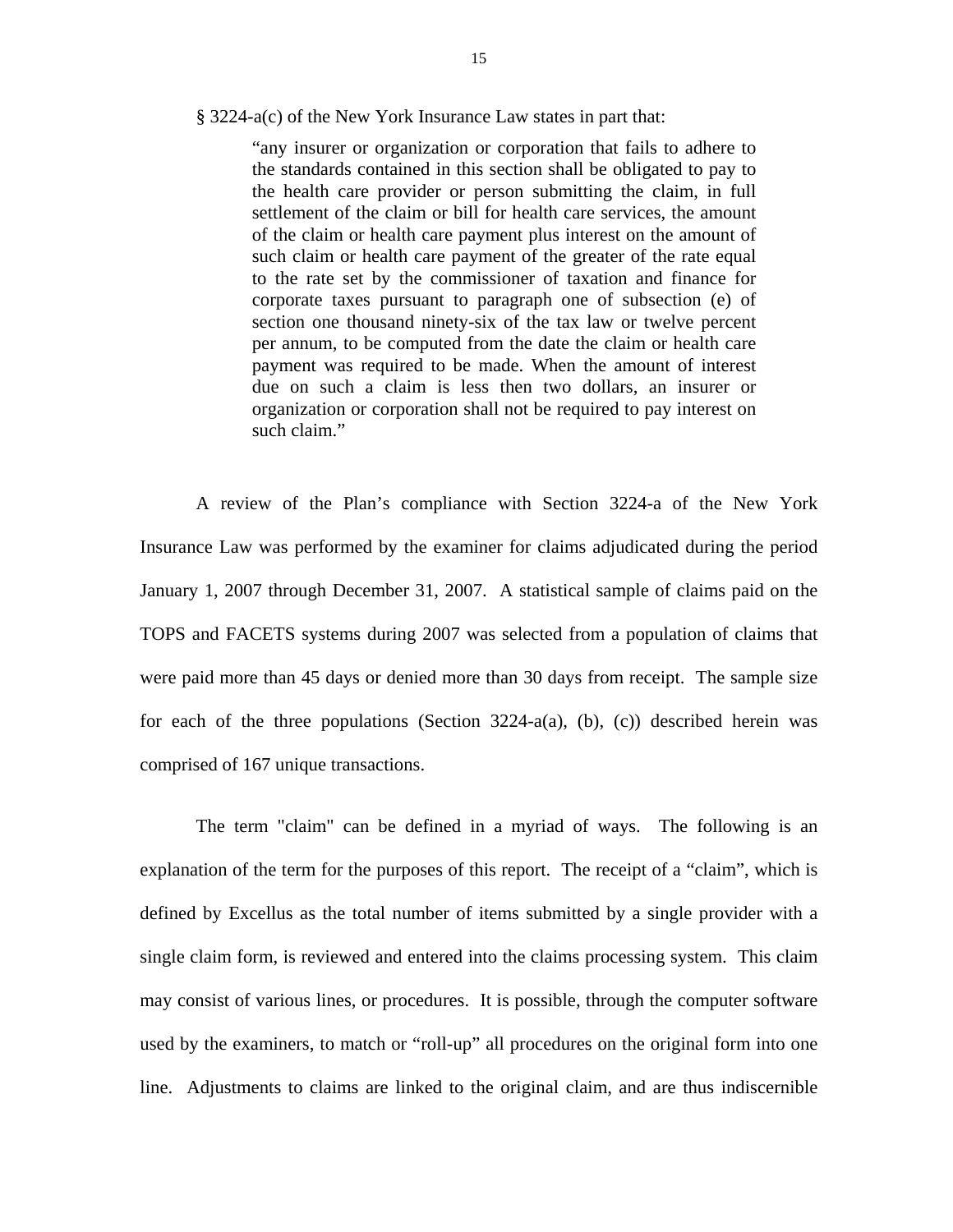without an in-depth look at the claim history.

To ensure completeness of the claims population, the total dollars paid and the total number of paid claims were accumulated and reconciled to the financial data reported by Excellus for the period January 1, 2007 through December 31, 2007.

The following chart illustrates the Plan's prompt payment compliance for claims adjudicated within the TOPS system, as determined by this examination:

|                                   | $§3224-a(a)$ | $§3224-a(b)$ | $§3224-a(c)$ |
|-----------------------------------|--------------|--------------|--------------|
|                                   |              |              |              |
| <b>Total Population of claims</b> | 96,198       | 71,632       | 7,372        |
| Sample Size                       | 167          | 167          | 167          |
| Number of claims with violations  | 38           | 75           | 14           |
| <b>Calculated violation rate</b>  | 22.75%       | 44.91%       | 8.38%        |
| Upper violations limit            | 29.11%       | 52.45%       | 12.59%       |
| Lower violations limit            | 16.40%       | 37.37%       | 4.18%        |
| Upper limit claims in violation   | 21,889       | 32,170       | 618          |
| Lower limit claims in violation   | 15,772       | 26,766       | 308          |

Note: The upper and lower error limits represent the range of potential error (e.g., if 100) samples were selected the rate of error would fall between these limits 95 times).

The following chart illustrates the Plan's prompt payment compliance for claims

adjudicated within the FACETS claims system, as determined by this examination:

|                                   | $§3224-a(a)$ | $§3224-a(b)$ | $§3224-a(c)$ |
|-----------------------------------|--------------|--------------|--------------|
|                                   |              |              |              |
| <b>Total Population of claims</b> | 36,599       | 24,939       | 17,168       |
| Sample Size                       | 167          | 167          | 167          |
| Number of claims with violations  | 50           | 67           |              |
| <b>Calculated violation rate</b>  | 29.94%       | 40.12%       | .60%         |
| Upper violations limit            | 36.89%       | 47.55%       | 1.77%        |
| Lower violations limit            | 22.99%       | 32.69%       | 0%           |
| Upper limit claims in violation   | 13,500       | 11,859       | 304          |
| Lower limit claims in violation   | 8,415        | 8,152        |              |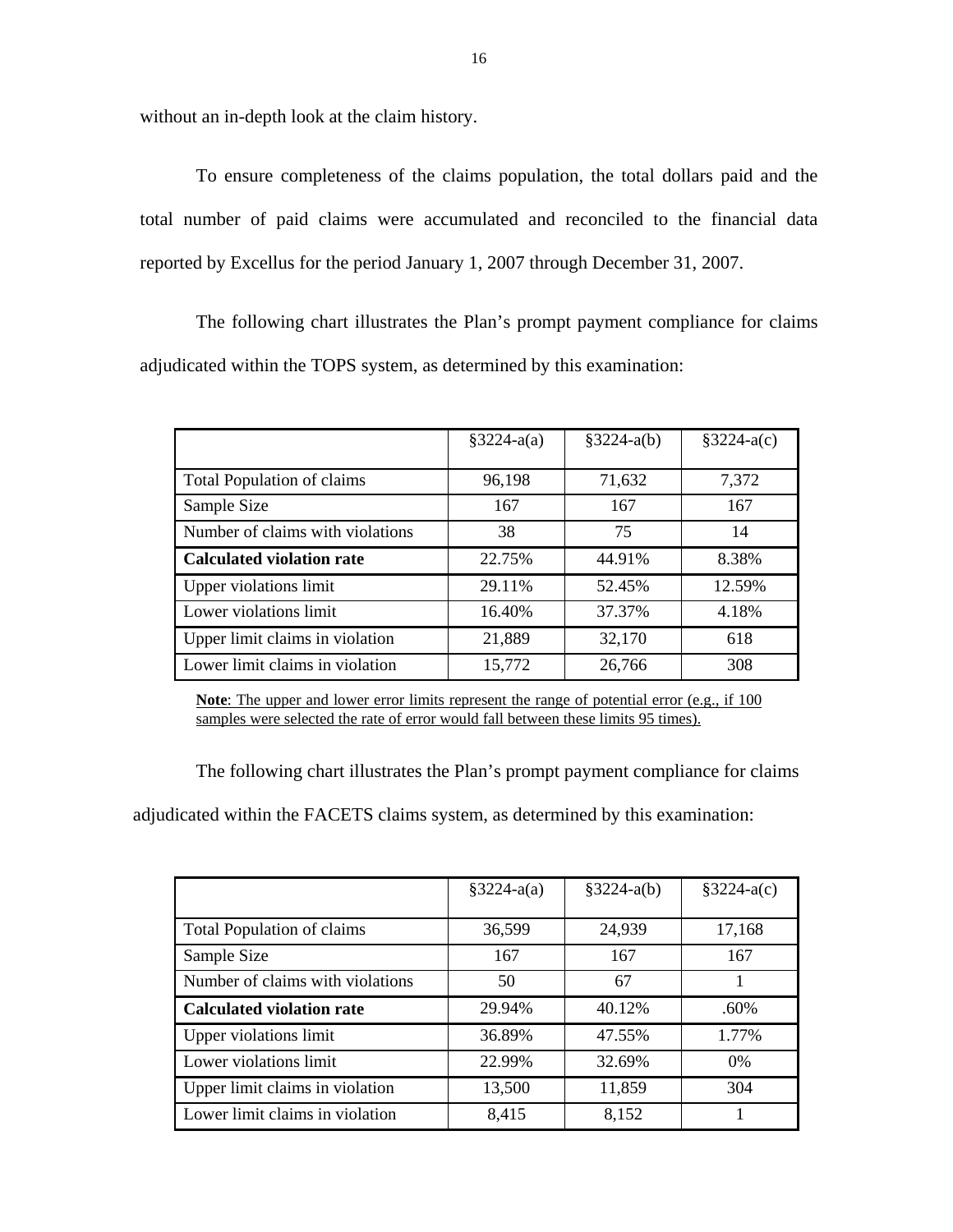**Note**: The upper and lower error limits represent the range of potential error (e.g., if 100 samples were selected the rate of error would fall between these limits 95 times). The claim populations for the Plan were divided into medical and hospital claim

segments. A random statistical sample was drawn from each segment, for each entity. It should be noted that for the purpose of this analysis, medical costs characterized by Excellus as "Medicare/Medicaid", "Capitated Payments", "Self insured", as well as other claims not under the regulatory authority of the Department for Prompt Pay purposes were excluded from the examiner's review. After removal of those claims, the total number of 2007 claims from which the TOPS sample was drawn was 7,401,810. The total number of 2007 claims from which the FACETS sample was drawn was 765,614.

It is recommended that the Plan improve its internal claim procedures to ensure compliance with Sections 3224-a (a), (b) and (c) of the New York Insurance Law.

The prior report contained a similar recommendation.

Prior to and during this examination period, Excellus was found to be in violation of Section 3224-a of the New York Insurance Law for prompt payment violations cited by the Department's Consumer Services Bureau. The Plan executed stipulations with this Department, which included the following penalties for prompt payment claims violations for the following periods:

| Period               | <b>Assessed Penalty</b> |
|----------------------|-------------------------|
| $10/1/03 - 3/31/04$  | 2,800.00                |
| $4/01/04 - 9/30/04$  | 4,800.00<br>\$          |
| $10/1/04 - 3/31/05$  | 2,000.00<br>\$          |
| $4/1/05 - 9/30/05$   | 1,900.00<br>\$          |
| $10/01/05 - 3/31/06$ | 3,200.00<br>\$          |
| $4/1/06 - 9/30/06$   | 3,800.00<br>S.          |
| $10/1/06 - 3/31/07$  | 5,300.00<br>\$          |
| $4/1/07 - 9/30/07$   | \$14,400.00             |
| Total                | \$ 38,200.00            |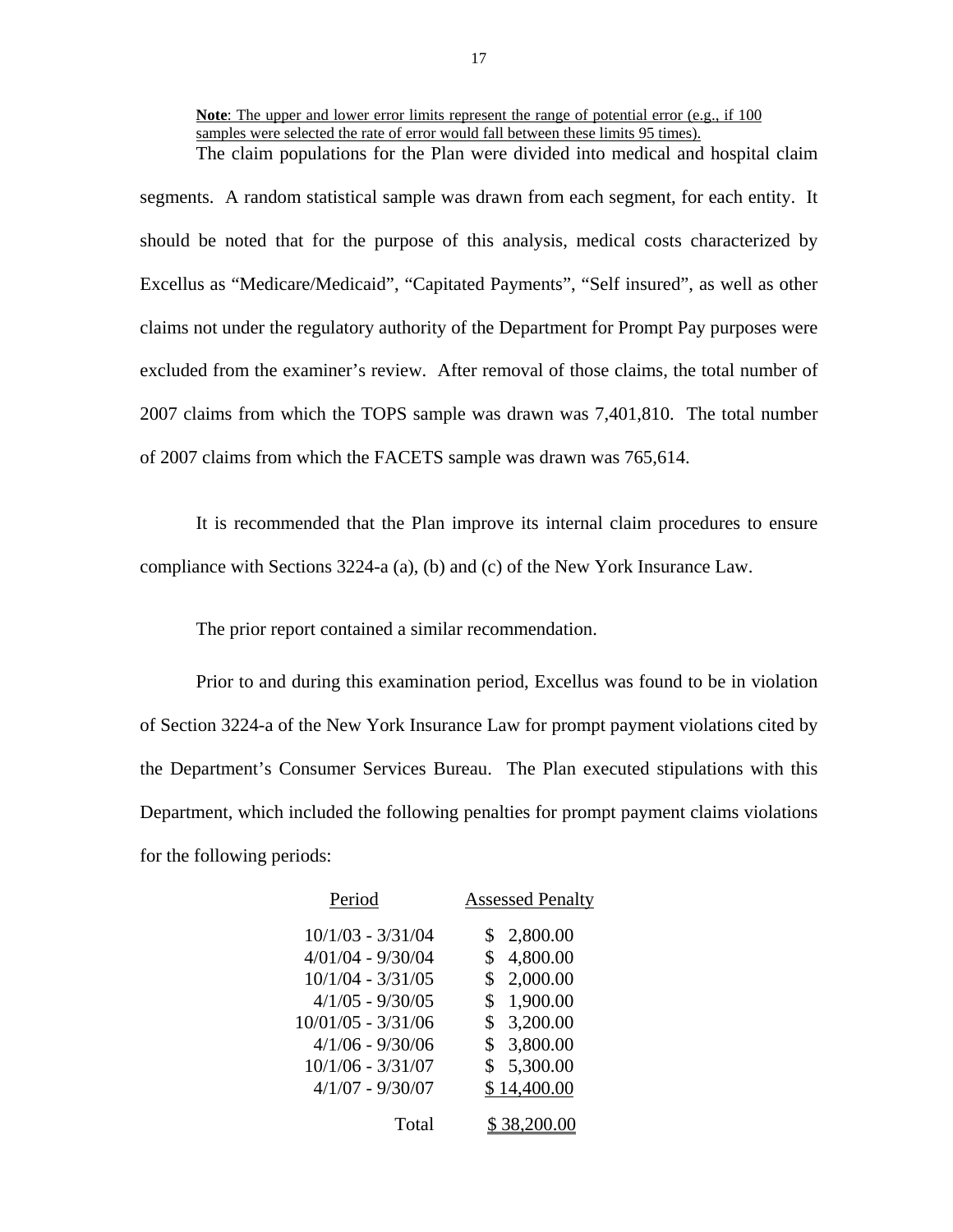Part 243.2(b)(8) of Department Regulation No. 152 (11 NYCRR 243.2) states the following:

> "…an insurer shall maintain a claim file for six calendar years after all elements of the claim are resolved and the file is closed or until after the filing of the report on examination in which the claim file was subject to review, whichever is longer. A claim file shall show clearly the inception, handling and disposition of the claim, including the dates that forms and other documents were received."

The prior examination noted that the Plan's filed Schedule H (Aging Analysis of Claims Unpaid) contained incorrect totals relative to its year-end claim counts and aging statistics. This examination revealed that the Plan did not include claims data for the period ending December 31, 2007, within its filed December 31, 2007, Schedule H. It was also noted that the Plan did not comply with Part 243.2(b)(8) of Department Regulation No. 152 (11 NYCRR 243.2) and retain the pertinent supporting claims data as documentation for such schedule.

It is recommended that the Plan take the necessary steps to ensure that accurate paid claim amounts and claim counts are included in its future filed Schedules H. The prior report contained a similar recommendation.

Further, it is recommended that the Plan comply with the requirements of Part 243.2(b)(8) of Department Regulation No. 152 (11 NYCRR 243.2) and maintain the adequate support documentation relative to the information reported within its filed Schedules H.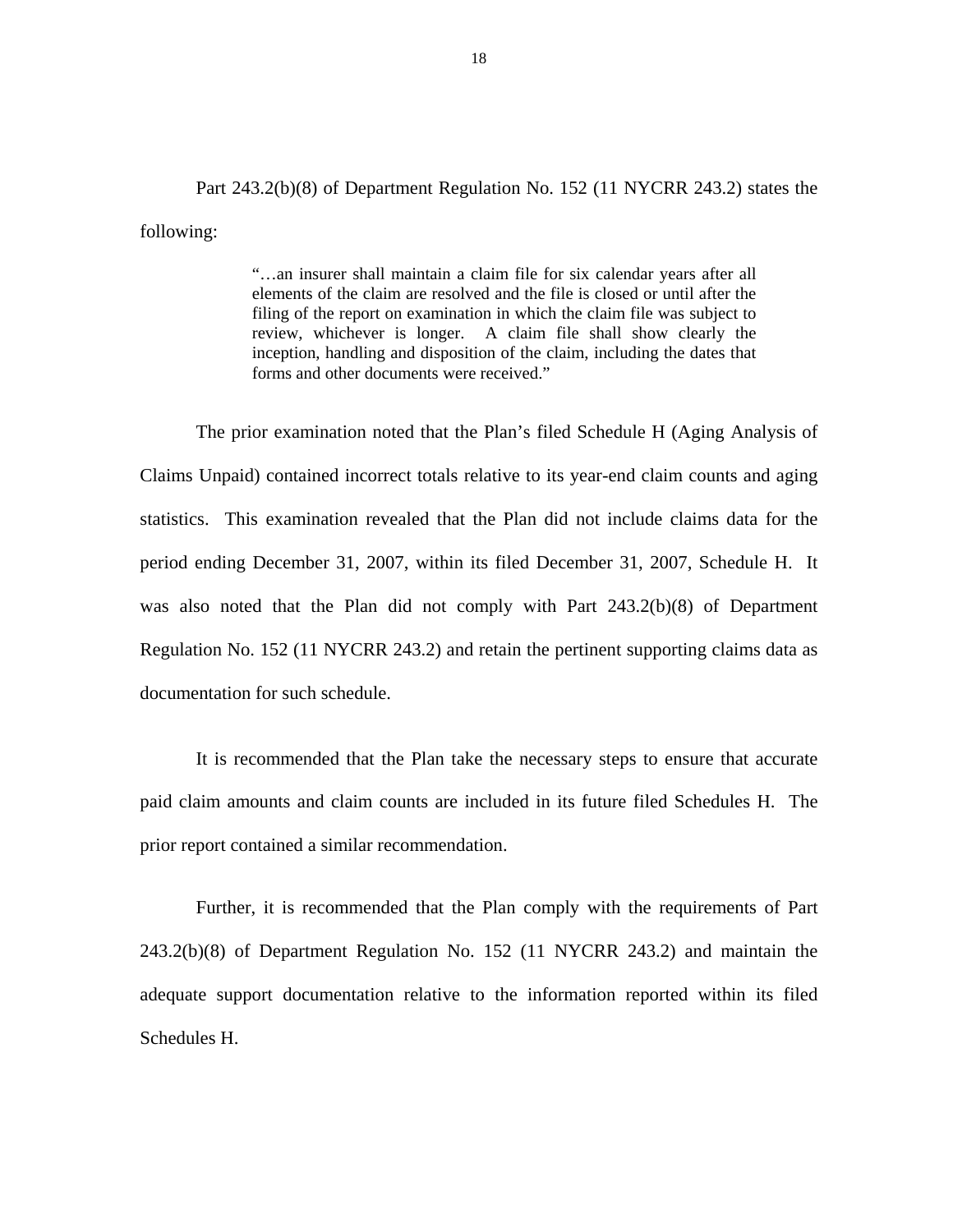#### **9. UTILIZATION REVIEW**

<span id="page-20-0"></span>Article 49 of the New York Insurance Law sets forth the minimum utilization review program requirements, including standards for: registration of utilization review agents; utilization review determinations; and appeals of adverse determinations by utilization review agents. Article 49 of the Public Health Law, which is identical to Article 49 of the New York Insurance Law, applies to the Plan's HMO business. These statutes establish the enrollee's right to an external appeal of a final adverse determination by a health care plan. In addition, relative to retrospective adverse determinations, an enrollee's health care provider has the right to request a standard appeal and an external appeal.

Section 4903(e) of the New York Insurance Law requires the following, in part:

"Notice of an adverse determination made by a utilization review agent shall be in writing and must include:

(1) The reason for the determination including the clinical rational, if any;

(2) instructions on how to initiate standard appeals and expedited appeals pursuant to section four thousand nine hundred four and an external appeal pursuant to section four thousand nine hundred fourteen of this article…"

member. During the general review of claims, it was noted that one claim was denied with the reason code, "AZJ Not Medically Necessary", but the notice of adverse determination required by Section 4903(e) of the New York Insurance Law was not sent to the affected

An examination review was made of Excellus' utilization review files and denied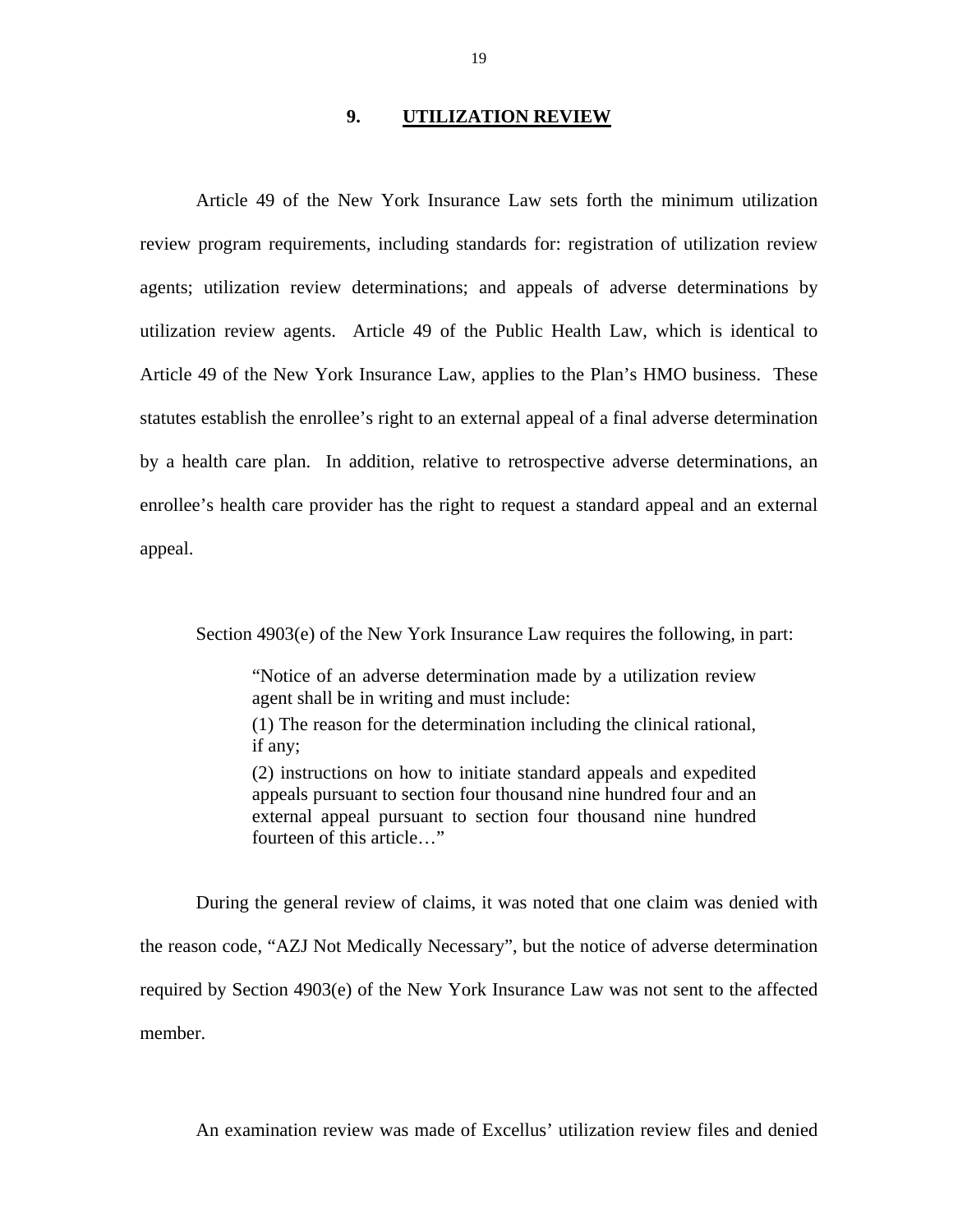claims that fell into the categories of "not medically necessary", "experimental" or "investigational" for year 2007.

Section 4903(e) of the New York Insurance Law establishes a list of information that must be provided to the insured when treatment is determined to be not medically necessary.

Section 4903(e)(1) of the New York Insurance Law requires the following:

"the reasons for the determination including the clinical rationale, if any."

In one sampled case, the medical necessity denial did not include such information.

Section  $4903(e)(3)$  of the New York Insurance Law states the following in part:

"…notice shall also specify what, if any, additional necessary information must be provided to, or obtained by, the utilization review agent in order to render a decision on appeal."

In one case that the examiner reviewed, the request for additional information named the provider of record, but instead of being mailed to the provider's office, was sent to the Plan's own headquarters. During discussion regarding how this occurred, Plan management noted that this is a common practice for new non-participating providers and that the letters are routinely hand re-addressed when they are returned though, in this case, this apparently did not occur. Instead, the records from the case indicate the provider was notified telephonically, a standard which does not effect compliance with the Law. Failing to send the letters to the providers directly is inappropriate, since the providers lose significant time to participate in the appeal process.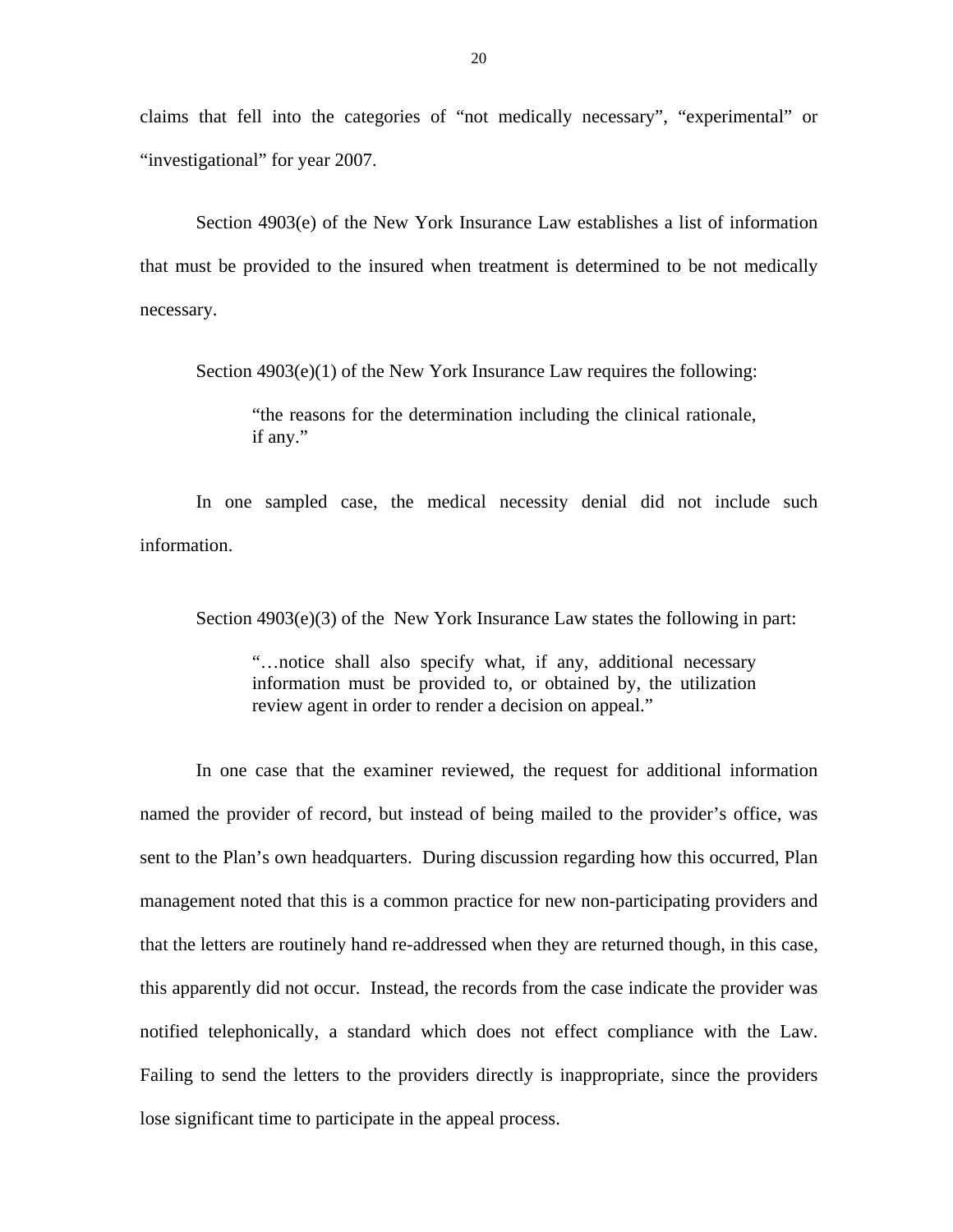Section 4904(b) of the New York Insurance Law states the following in part:

"…Expedited appeals shall be determined within two business days of receipt of necessary information to conduct such appeal…"

In two instances, the Plan failed to achieve this deadline. Upon one of the failures to achieve the deadline, the Plan reversed its determination, as required by Section 4904(e) of the New York Insurance Law. In the other case, the Plan did not reverse its determination until it was advised to do so by this examiner.

It is recommended that the Plan comply with all the requirements of Sections  $4903(e)(1)$ ,  $4903(e)(3)$  and  $4904(b)$  of the New York Insurance Law and ensure that its members are provided with their full and appropriate rights under such laws.

The Plan is affiliated with other Blue Cross/Blue Shield plans throughout the United States, via its affiliation with the Blue Cross/Blue Shield Association, whereby members who reside out-of-state have their claims sent to the closest Blue Cross/Blue Shield Plan ("Host Plan") for adjudication, instead of to the Plan of which they are a member ("Home Plan"). This allows each of the affiliated entities to take advantage of any negotiated discounts that may be in place between that local Plan and its network of providers. In such cases, when claims are denied, the Explanation of Benefits statements and appeal notifications only show the name of the Host Plan. As a result, when appeals are submitted by out-of-state members, they go to the Host Plan instead of to the Home Plan.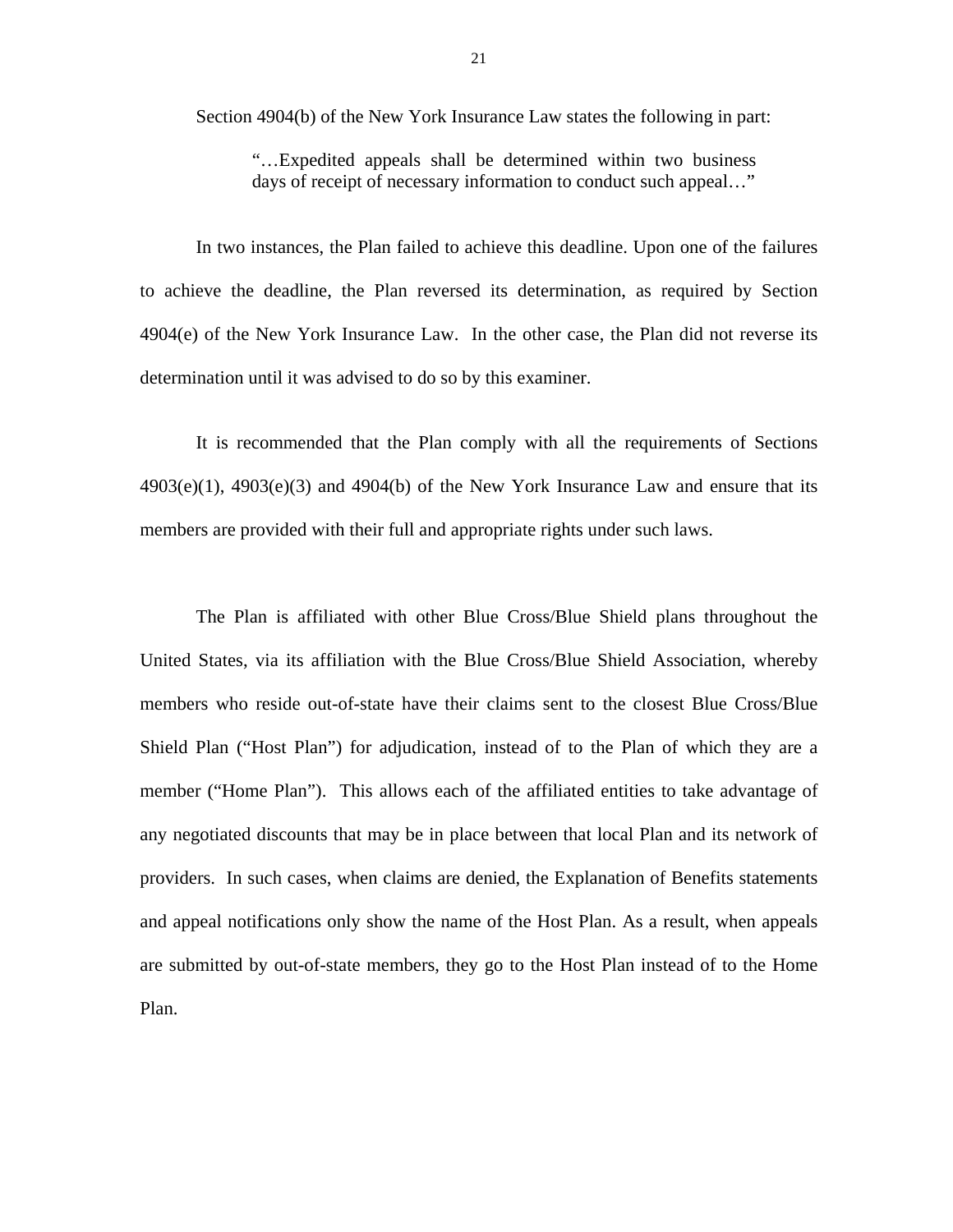<span id="page-23-0"></span>During the review of claims, one appeal was found that took an excessive amount of time to reach Excellus and as a result, was closed outside the time parameters permitted by Section 4904(e) of the New York Insurance Law. When this was discussed with Plan management, Excellus indicated that it is the practice of the Blue Cross/Blue Shield Association Plans to send appeals by common carrier and that there is no way to know how long it takes for those appeals to actually be sent. The practice of using affiliated Plans should not be a reason for appeals to be resolved outside the statutory deadlines. The date the appeals are originally received by the Host Plan should be established as the date the appeal was originally received.

It is recommended that Excellus and other Blue Cross/Blue Shield plans which process Excellus' claims on Excellus' behalf, comply with the timeline requirements of Section 4904 of the New York Insurance Law relative to the appeal of adverse determinations.

The Plan reported to the Department that this is now the practice of the Blue Cross and Blue Shield Association Plans.

#### **10. DISCLOSURE OF INFORMATION**

The Plan uses a single manual, which was approved by the New York State Department of Health, for its HMO Direct Blue Point of Service line of business that contains two sections, one related to HMO rights and benefits, the other related to member's rights and benefits when they go out of network. During the review of this manual, it was noted that it contained inaccurate information. The details are as follows: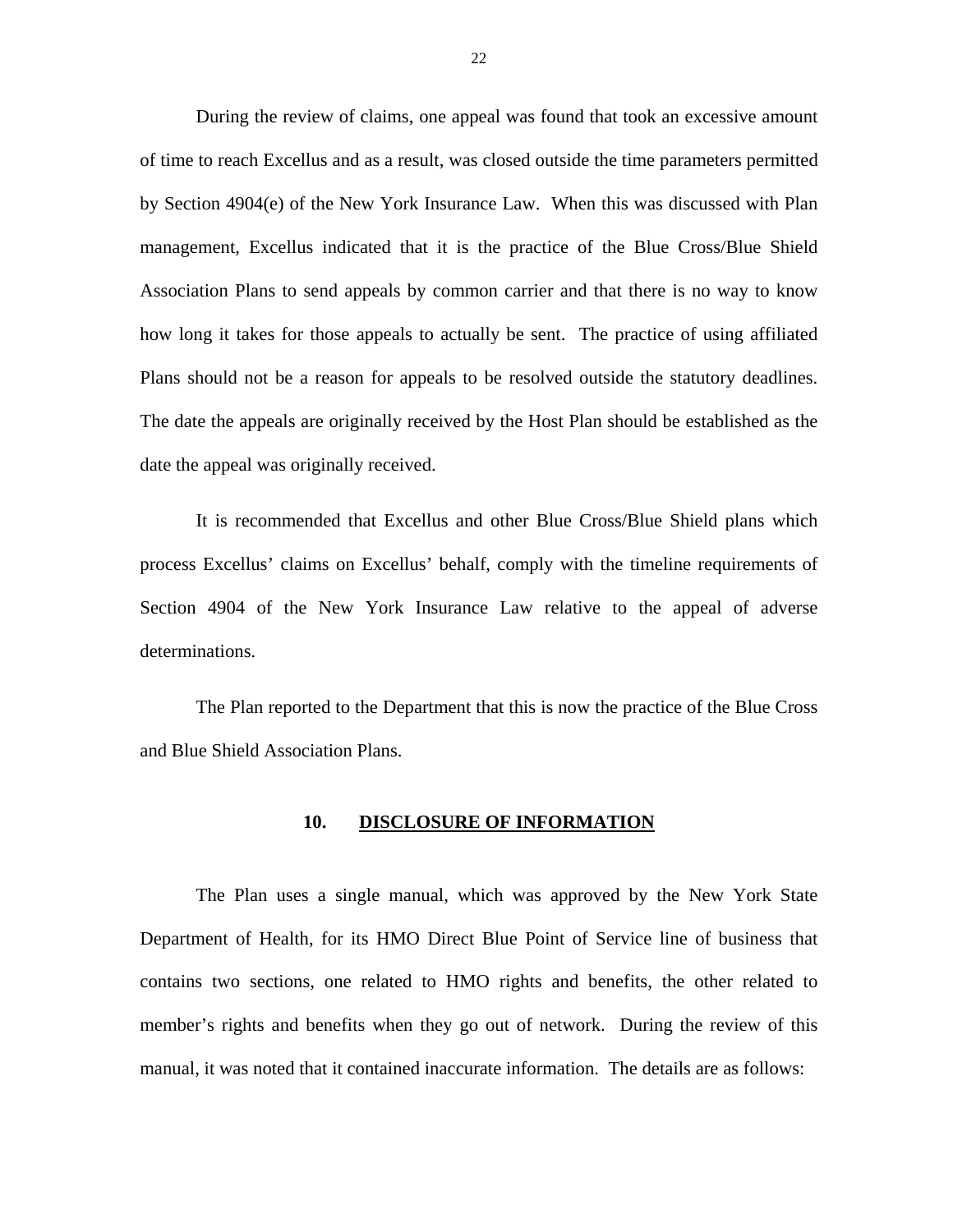Page 19 of the Handbook's section, "*How Providers are Reimbursed*" states:

"We pay non-participating providers the same amount we would pay if the provider was participating with us. This is based on the allowed amount and is subject to any co-pays or co-insurance…"

This statement is not accurate in that non-participating providers are not paid the

same as if they were participating with the Plan's network.

The Handbook section "*Frequently Asked Questions*", on page 38, in response to

the question, "*Can I see a provider without a referral?*", states the following:

"Yes, depending on the type of provider and services you need. Women may see a participating OB/GYN provider of her choice for covered gynecologic and obstetric services. If you have behavioral health and/or vision coverage, you may access behavioral health and/or routine vision care without a referral from a participating provider."

Although the same section of the Handbook states that members can receive care from any provider without a referral for out-of-network benefits, the response to this question may be confusing to the extent that it does not make it clear that it applies only to the receipt of in-network benefits.

The definition for "*Allowable Expense*", on page 3 of the Plan's POS contract with

its members includes the following:

"the amount we determine to be the most common charge for a particular service, procedure or health care item in the geographic area where the service is rendered. The Allowable Expense shall not be less than the 80th percentile of the appropriate HIAA Schedule for the service, if listed."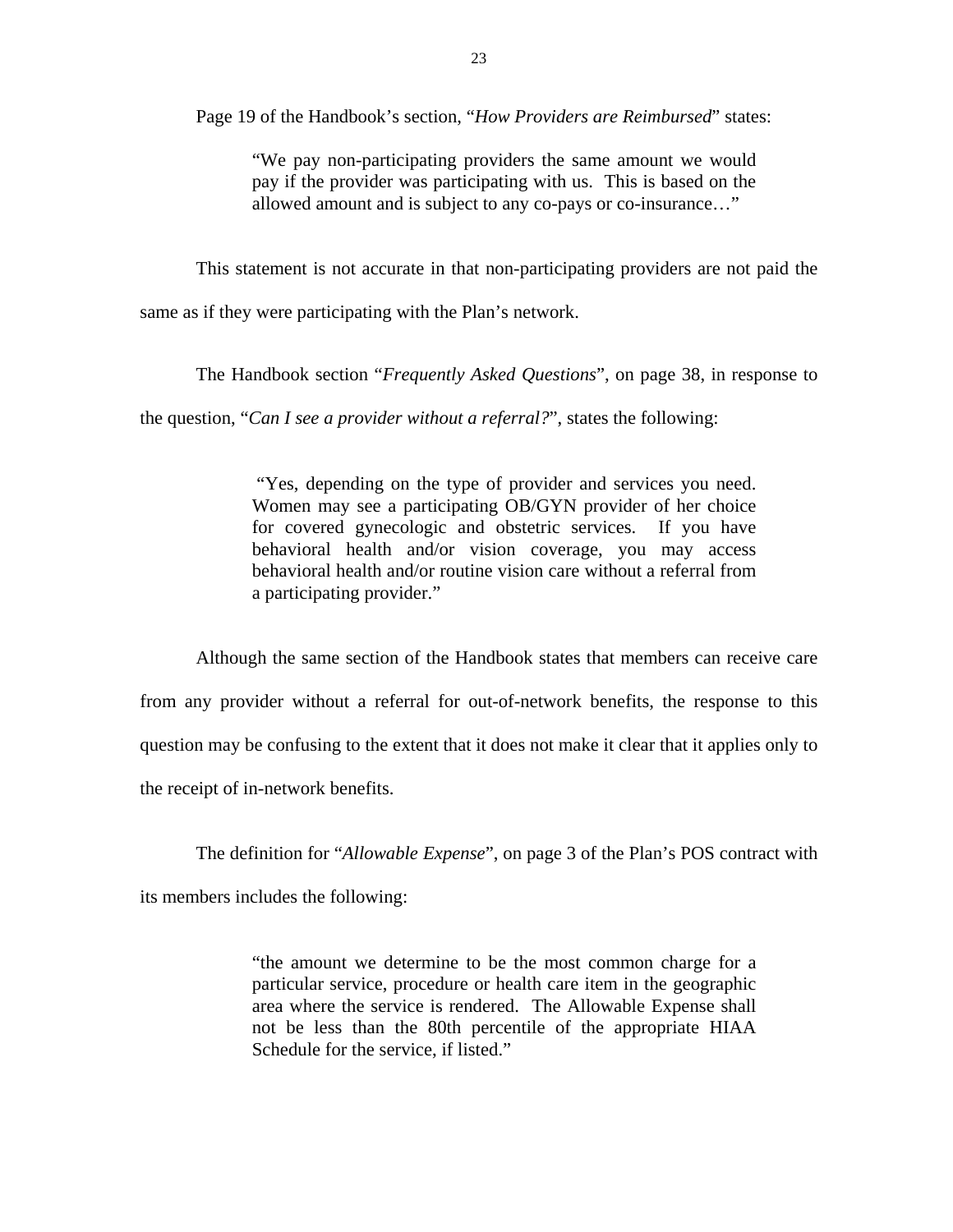<span id="page-25-0"></span>This is inappropriate because the definition is incomplete in that it does not define a source for pricing in the event the service is not listed in the source book.

It is recommended that the Plan amend its approved HMO Direct Blue Point of Service manual to eliminate misleading and/or inaccurate content.

#### 11. **PRIVACY**

Part 421.3(b) of Department Regulation No. 173 (11 NYCRR 421.3(b)) establishes the requirement that an insurance company's information security program be designed to:

> "Protect against any anticipated threats or hazards to the security or integrity of such information."

Part 421.7 of Department Regulation No. 173 (11 NYCRR 421.7) establishes the requirement that an insurance company:

> "…exercise appropriate due diligence in selecting its service providers."

In two cases, the Plan failed to comply with Parts 421.3(b) and 421.7 of Department Regulation No. 173 by failing to include adequate privacy protections in the signing of a service agreement with independent third party claims administrators which had access to Personal Health Information (PHI). The Plan indicated to the Department that no PHI was compromised as a result of the noted finding.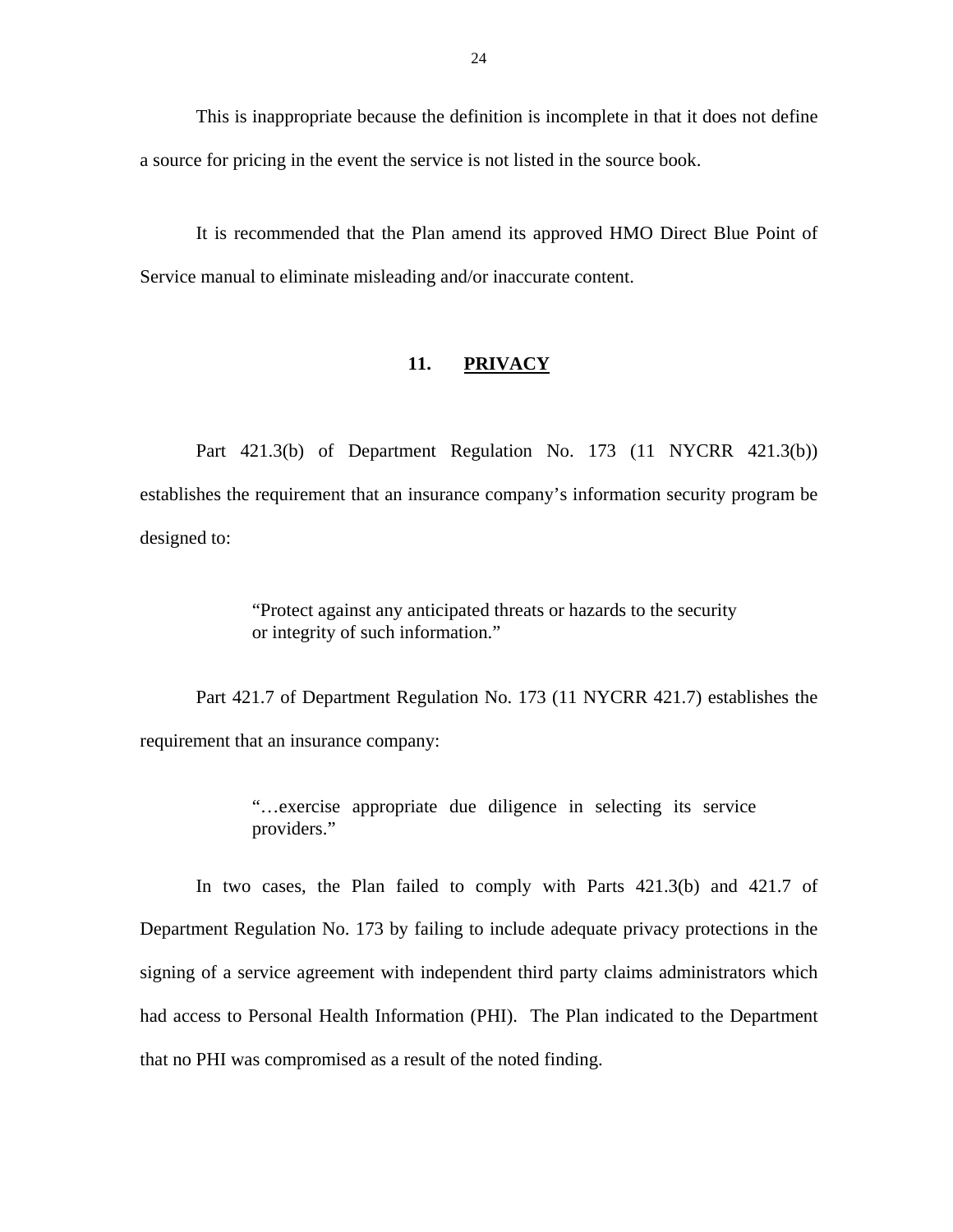<span id="page-26-0"></span>It is recommended that the Plan comply with the privacy provisions of Department Regulation No. 173 and ensure that it has signed Business Associate Agreements which contain such privacy provisions with all third parties with which Excellus shares Personal Health Information.

It is noted in the above cases, subsequent to the examination date, that the Plan included such privacy protections within the pertinent service agreements.

#### **12. RECORD RETENTION**

Part 243.2(b)(8) of Department Regulation No. 152 (11 NYCRR 243.2) states the

following:

"…an insurer shall maintain a claim file for six calendar years after all elements of the claim are resolved and the file is closed or until after the filing of the report on examination in which the claim file was subject to review, whichever is longer. A claim file shall show clearly the inception, handling and disposition of the claim, including the dates that forms and other documents were received."

Section 216.11 of Department Regulation No. 64 (11 NYCRR 216.11) states in

part:

 notes and work papers relating to the claim. All communications received by the insurer shall be dated by the insurer. Claim files "…to enable department personnel to reconstruct an insurer's activities, all insurers subject to the provisions of this Part must maintain within each claim file all communications, transactions, and transactions, whether written or oral, emanating from or must be so maintained that all events relating to the claim can be reconstructed by the Insurance Department examiners. Insurers shall either make a notation in the file or retain a copy of all forms mailed to claimants."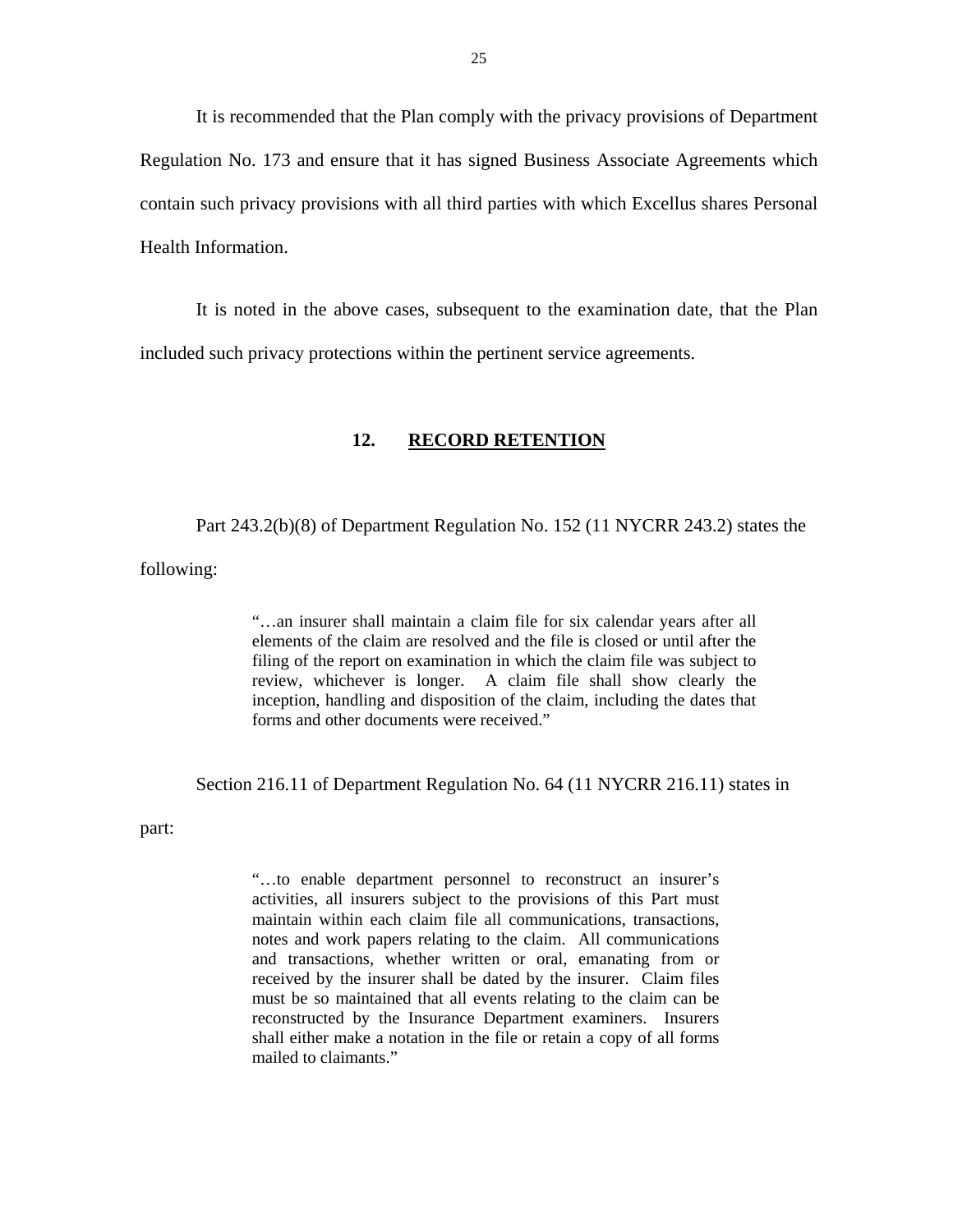During the general review of claims, the Plan was not able to provide original versions of the explanation of benefits statements ("EOBs") it sent to its members. Instead, it recreated the documents using the claims adjudication system. Without the original documents, it was not possible for the examiner to confirm that the EOBs provided were identical to those actually sent.

It is recommended that Excellus comply with the requirements of Part 243.2(b)(8) of Department Regulation No. 152 (11 NYCRR 243.2) and maintain images of the explanation of benefits statements sent to its members, as well as the information supporting filed annual and quarterly statement schedules.

It is also recommended that the Plan comply with the requirements of Part 216.11 of Department Regulation 64 (11 NYCRR 216.11) by retaining all aspects of its claims so that the examiner can reconstruct the complete claim transaction.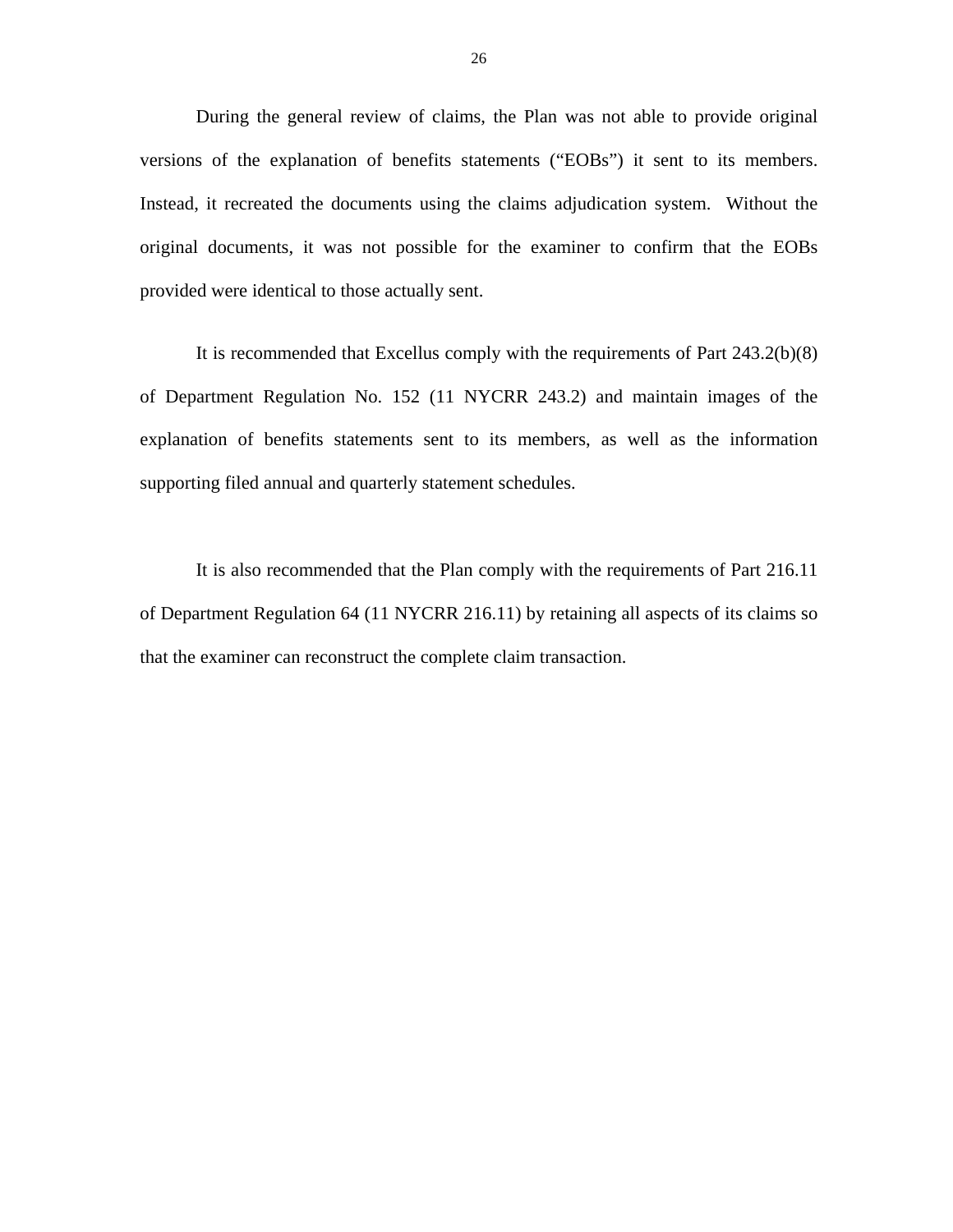#### **13. COMPLIANCE WITH PRIOR REPORT ON EXAMINATION**

The prior report on examination, as of October 10, 2003, contained the following twenty (20) comments and recommendations (The page numbers included in the table below refer to that prior report on examination):

#### **ITEM NO. PAGE NO.**

5

6

#### Sales

1. It is recommended that the Plan, pursuant to Section  $2114(a)(3)$  of the New York State Insurance Law, refrain from paying any commissions or compensation directly dependent upon the amount of business obtained to any person that does not possess a valid agent's or broker's license. 4

*The Plan has complied with this recommendation*.

#### Underwriting and Rating

2. It is recommended that the Plan maintain signed copies of a Department approved rider or remitting agent agreement with all groups receiving level premium or guaranteed rates.

> *The Plan has complied with this recommendation except in certain existing cases where the insured parties have refused to sign.*

3. It is recommended that the Plan, pursuant to Part 52.42(b)(3)(ii)(a) of New York Insurance Department Regulation 62 (11 NYCRR 52.42 $(b)(3)(ii)(a)$ ), obtain New York Insurance Department approval for its level premium agreements and amendments of previously approved agreements used by the Plan.

*The Plan has complied with this recommendation*.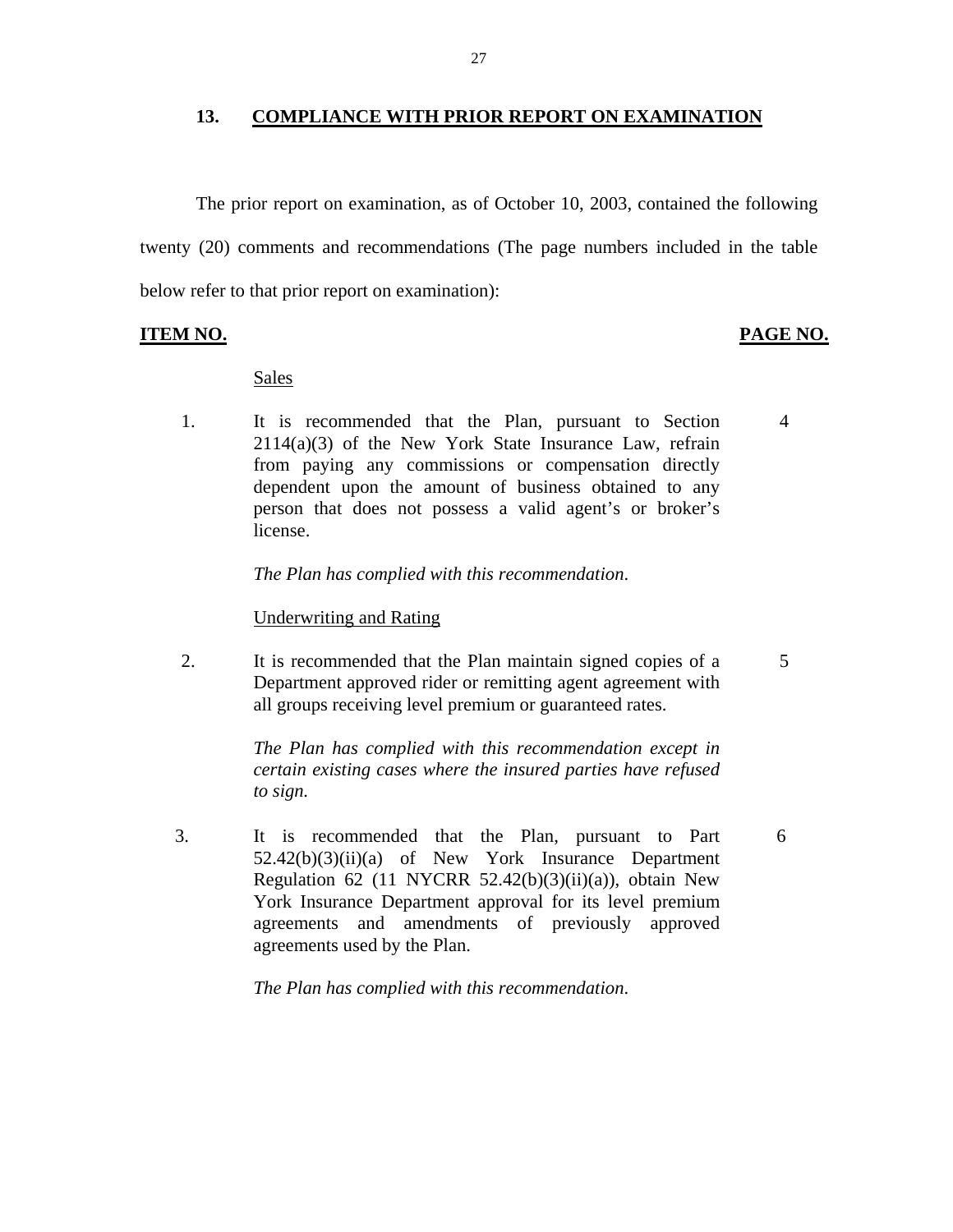### **ITEM NO.**

4. It is recommended that the Plan file, pursuant to Section 4308(b) of the New York State Insurance Law and Department Regulation 62 (11 NYCRR 52.40), and obtain the Superintendent's prior approval for its experience rating agreements.

*The Plan has complied with this recommendation*.

cancellations for non-payment of premium. 5. It is recommended that the Plan comply with the thirty (30) day grace period included in its contracts relative to It is recommended that the Plan comply with the thirty (30) 9<br>day grace period included in its contracts relative to<br>cancellations for non-payment of premium.

*The Plan has complied with this recommendation*.

6. It is recommended that the Plan refrain from retracting or denying affected claims when the grace period is extended by the Plan beyond the thirty (30) day grace period included within its contracts. 9

*The Plan has complied with this recommendation*.

7. It is further recommended that the Plan comply with the provisions of Section 4235(k)  $\&(1)$  of the New York State Insurance Law and New York Insurance Department Regulation 78 (11 NYCRR  $55.2(a)$ ) relative to the requirements of termination notices of group policies or contracts of accident, health or accident and health insurance. 10

*The Plan has complied with this recommendation*.

8. It is recommended that the Plan include the appropriate preexisting condition provisions wording, prescribed by Section 4318(b) of the New York State Insurance Law, in all group certificates issued by the Plan. 10

*The Plan has complied with this recommendation.* 

# **ITEM NO.**

7

**PAGE NO.**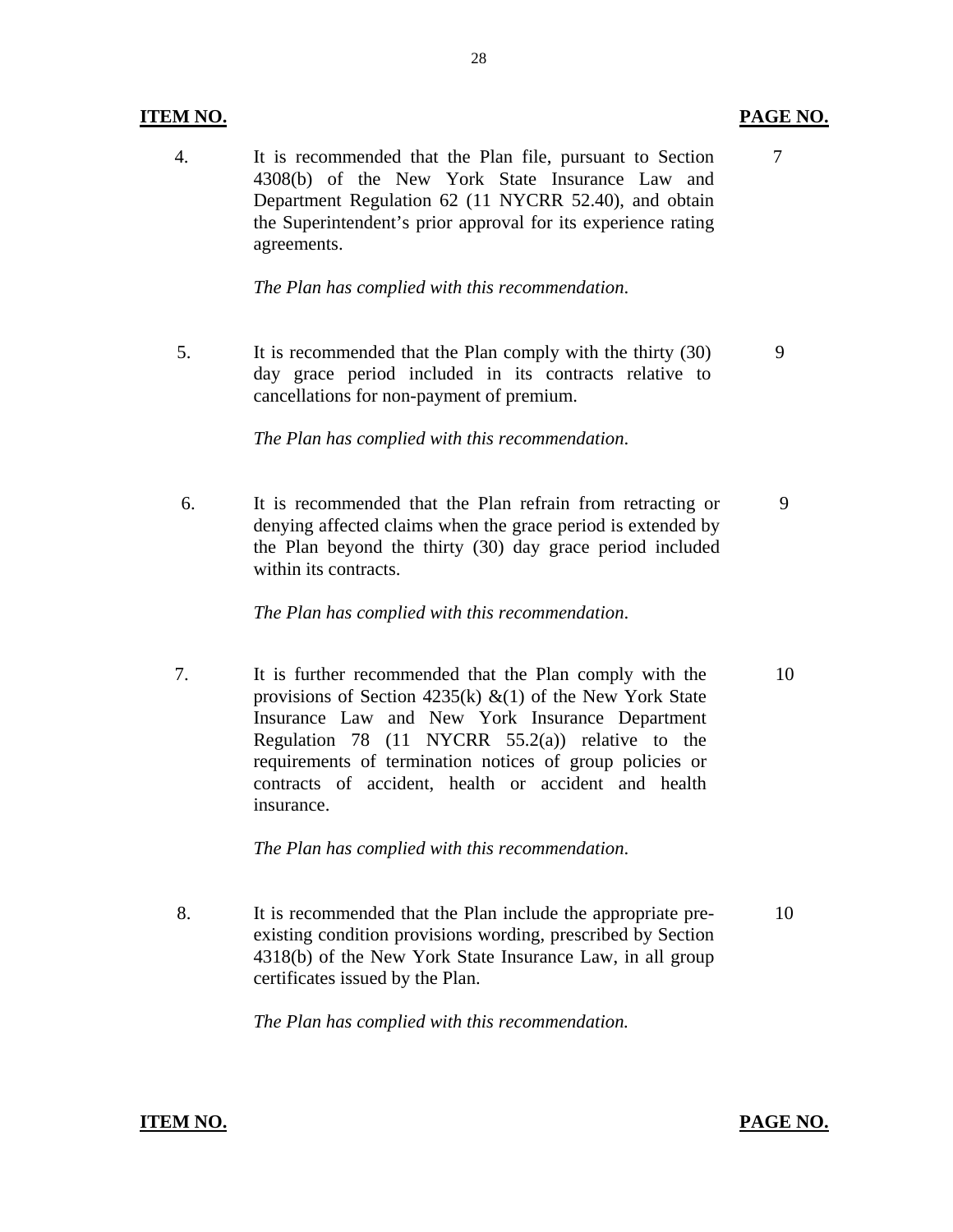#### Claims

9. It is recommended that, at a minimum, the Plan's internal 11 audit section make periodic reviews and reconciliations of system data to the Plan's underlying books and records.

#### *The Plan has complied with this recommendation*.

10. It is recommended that the Plan comply with the requirements 21 of Section 3224-a of the New York State Insurance Law and make appropriate payment of all claims within the forty-five (45) day receipt of claim period provided by such section of the New York State Insurance Law where there is not an appropriate reason for delay.

> *The Plan has not fully complied with this recommendation. This report contains a similar recommendation*.

11. It is further recommended that the Plan comply with the 21 requirements of Section 3224-a(c) of the New York State Insurance Law and pay appropriate interest on all applicable claims paid over forty-five (45) days from date of receipt.

> *The Plan has not fully complied with this recommendation. This report contains a similar recommendation*.

12. It is recommended that the Plan take the necessary steps to 22 ensure that accurate paid claim amounts and claim counts are included in its future filed Schedules H.

> *The Plan has not complied with this recommendation. This report contains a similar recommendation.*

13. It is recommended that the Plan continue to comply with the 23 requirements of Section 4303(a)(2) of the New York State Insurance Law relative to the payment of emergency care claims.

> *The Plan has not fully complied with this recommendation. This report contains a similar recommendation, although the reason for the violation differs.*

#### **ITEM NO. PAGE NO. PAGE NO.**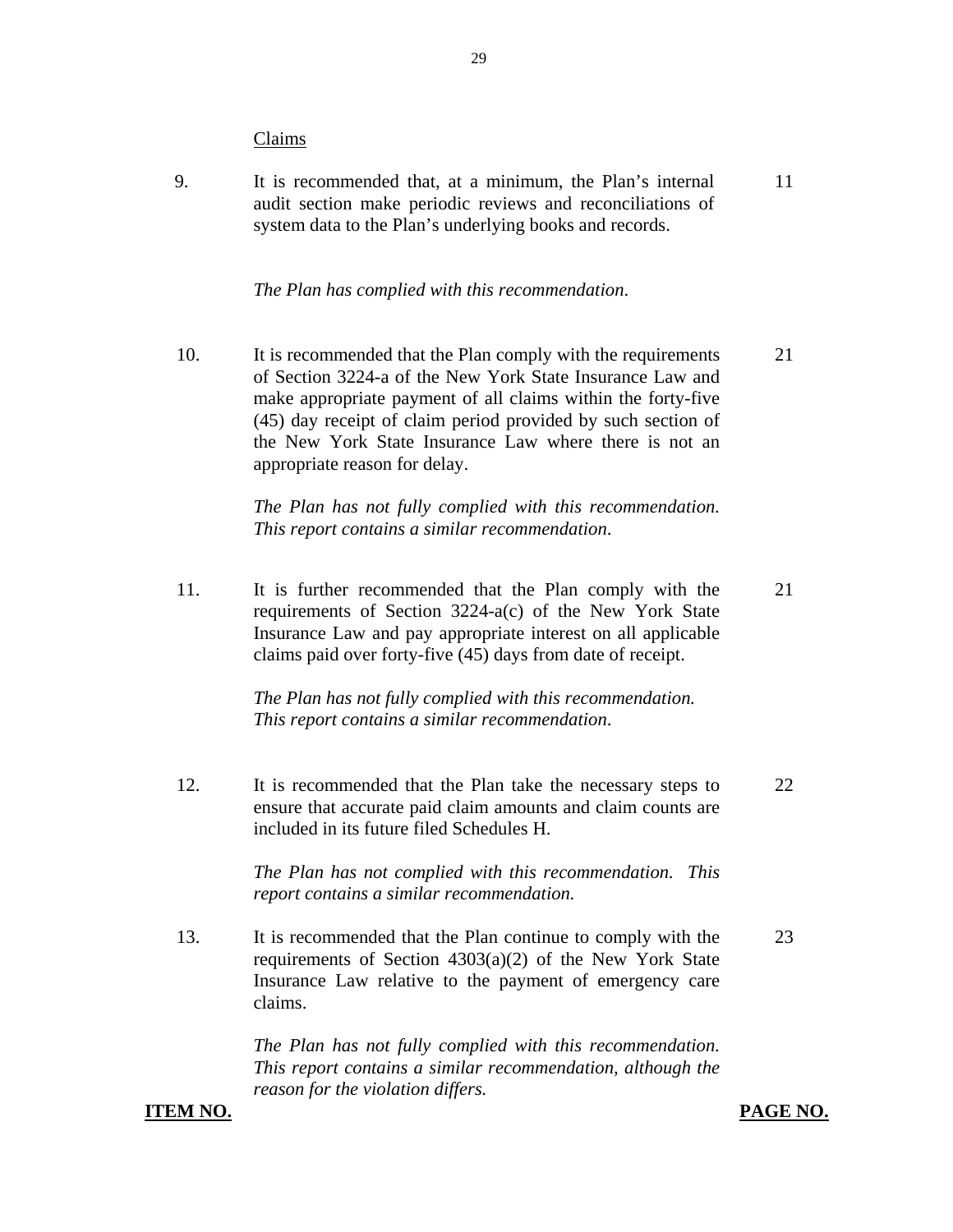14. It is recommended that the Plan send proper notices of first adverse determination to its participating providers, when claims are denied retrospectively for medical reasons as required by Sections 4903(e) and 4904(a) of the New York State Insurance Law or Sections 4903.5 and 4904.1 of the New York Public Health Law, as applicable. 25

*The Plan has complied with this recommendation.* 

15. It is recommended that the Plan comply with Section 4904(c) of the New York State Insurance Law and Section 4904.3 of the New York Public Health Law and provide written acknowledgement of the filing of an appeal from its participating providers, within fifteen days of such filings. 26

*The Plan has complied with this recommendation.* 

16. It is recommended that the Plan include all retrospective utilization review appeals, made by its participating providers, on Schedule M of its annual statements in future filings made to this Department. 27

*The Plan has complied with this recommendation.* 

Explanation of Benefits Statements

17. It is recommended that the Plan include all required wording prescribed by Section 3234(b) of the New York State Insurance Law within its Explanation of Benefits statements and applicable denial letters sent to its subscribers. 28

> *The Plan has not complied with this recommendation. This report contains a similar recommendation.*

Fraud Prevention and Detection

18. It is recommended that the Plan appropriately segregate its SIU employees from its other employees and contracted workers within all of its divisions. 29

*The Plan has complied with this recommendation.* 

## **ITEM NO. PAGE NO.**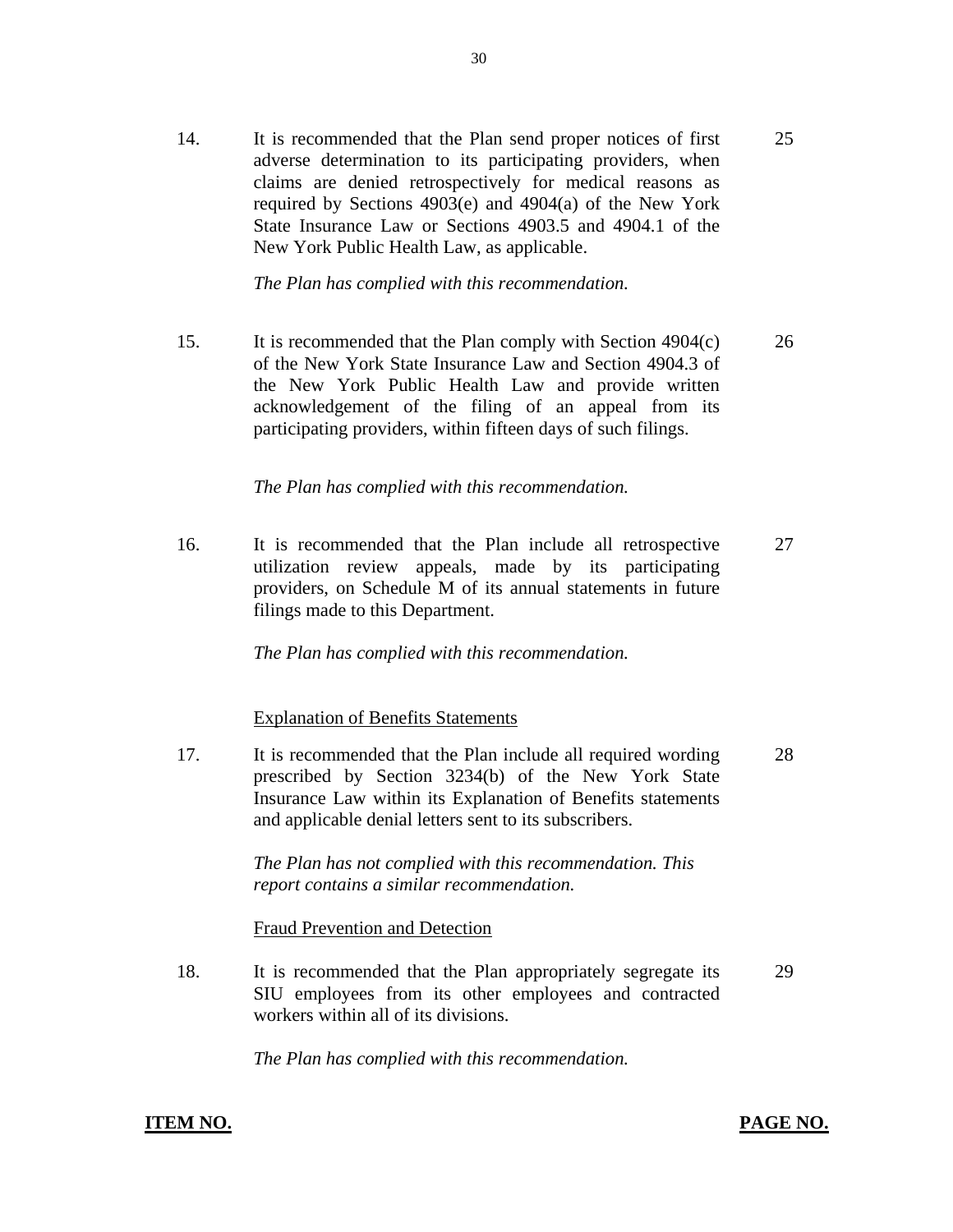19. It is recommended that the Plan develop an annual in-service training program for its claims and underwriting unit employees as required by Part  $86.6(a)(6)$  of New York Insurance Department Regulation 95 (11 NYCRR 86.6(a)(6)). 29

*The Plan has complied with this recommendation.* 

#### Home Health Care Providers

20. It is recommended that the Plan submit all active contracts with its providers, including Home Health Care provider agreements, to the Commissioner of Health for approval in compliance with Department of Health Regulation (10 NYCRR 98-1.8(b)). 30

*The Plan has complied with this recommendation*.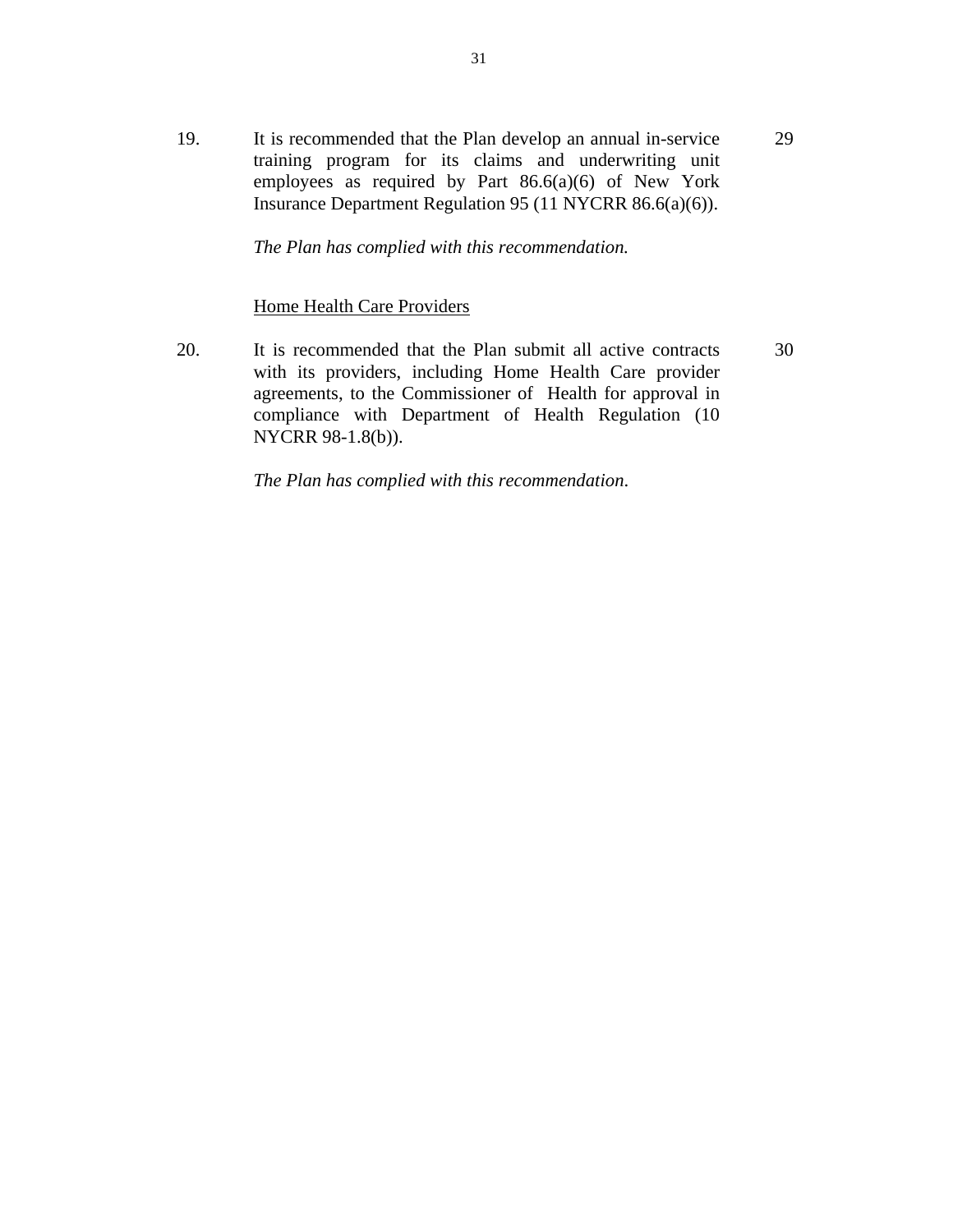The prior report on examination as of December 31, 2003, contained the following

five (5) Market Conduct comments and recommendations (The page numbers included in

the table below refer to that prior report on examination):

# **PAGE NO. PAGE NO.**

# **Treatment of Policyholders and Claimants**

1. It is recommended that the Plan limit its funded member 29 welfare programs to those which directly affect the general health of its members.

*The Plan has complied with this recommendation*.

2. It is further recommended that in order for the cost of such 30 programs to be included as part of claims cost, such programs should be established as policy riders so that Plan members have a choice as to whether or not they wish to have such options available.

*The Plan has complied with this recommendation*.

3. Finally, it is recommended that the Plan comply with Section 30 4224(c) of the New York State Insurance Law and not utilize Plan funded "member benefit" programs as an inducement to enroll Members.

*The Plan has complied with this recommendation.* 

4. It is recommended that the Plan maintain its stored data for 30 six years within a current database or data warehouse from which such data may be obtained in a timely and efficient manner.

> *The Plan has initiated a "Transformation Project" that it expects will resolve this ongoing issue.*

5. It is recommended that the Plan establish an internal control 30 to ensure that all claims over a certain threshold are reviewed prior to processing.

*The Plan has complied with this recommendation*.

# **14. SUMMARY OF COMMENTS AND RECOMMENDATIONS**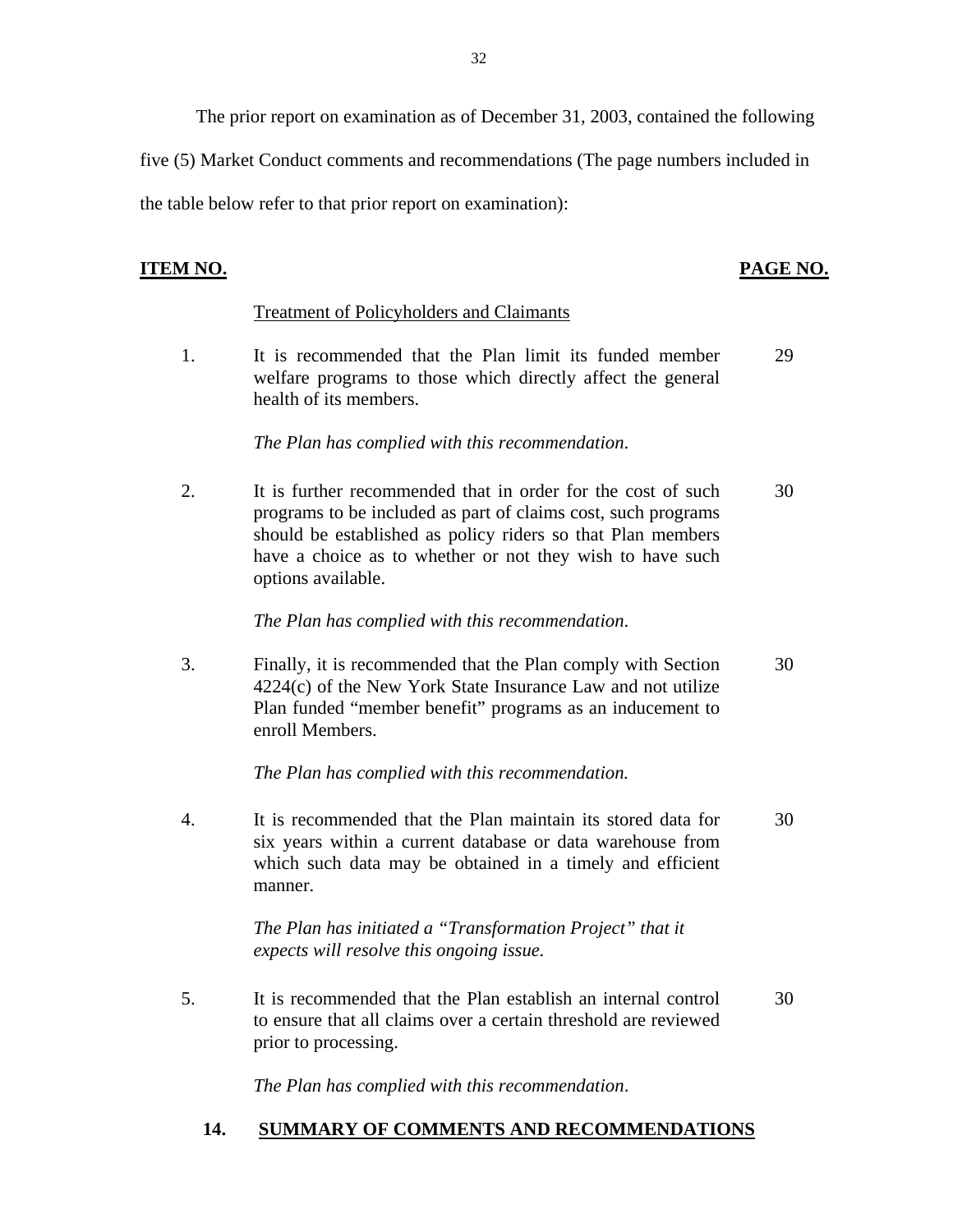# **PAGE NO.**

5

# <span id="page-34-0"></span> **ITEM**

## **Facilitation of Examination**

A. Facilitation of Examination<br>It is recommended that the Plan enhance it procedures to ensure it facilitates examination requests completely and in a timely manner.

### Underwriting and Rating

B. Underwriting and Rating<br>It is recommended that Excellus abide by its Large Group Experience Rated formula filed with and approved by the Department. 6

### Claims

- C. Claims<br>i. It is recommended that the Plan take steps to ensure that those claims requiring manual pricing are priced accurately. 7
	- ii. It is recommended that the Plan follow the procedures defined in its subscriber contracts by sending formal denials in the circumstance that additional information is not received after a request for such has been made. 8
	- iii. It is also recommended that the United States Department of Labor be requested to clarify the applicability to health insurers of United States Department of Labor Regulation No. 29 CFR (2560.503-  $1(f)(2)(iii)(B)$ , prior to the implementation of PPACA. 9
	- iv. It is recommended that Excellus comply with the requirements of Section 4303(a)(2) of the New York Insurance. 9
	- v. It is recommended that Excellus send denial notices to the insured school systems, in those instances where claims have been denied as a result of the school system's failure to submit an accident report form as required under the policy. 10

#### D. Explanation of Benefits Statements

i. It is recommended that Excellus comply with the requirements of Section 3234(a) of the New York Insurance Law and send explanation of benefits statements to members when those members have purchased pharmaceutical drugs and either co-insurance or a deductible is involved, or when an EOB is requested. 11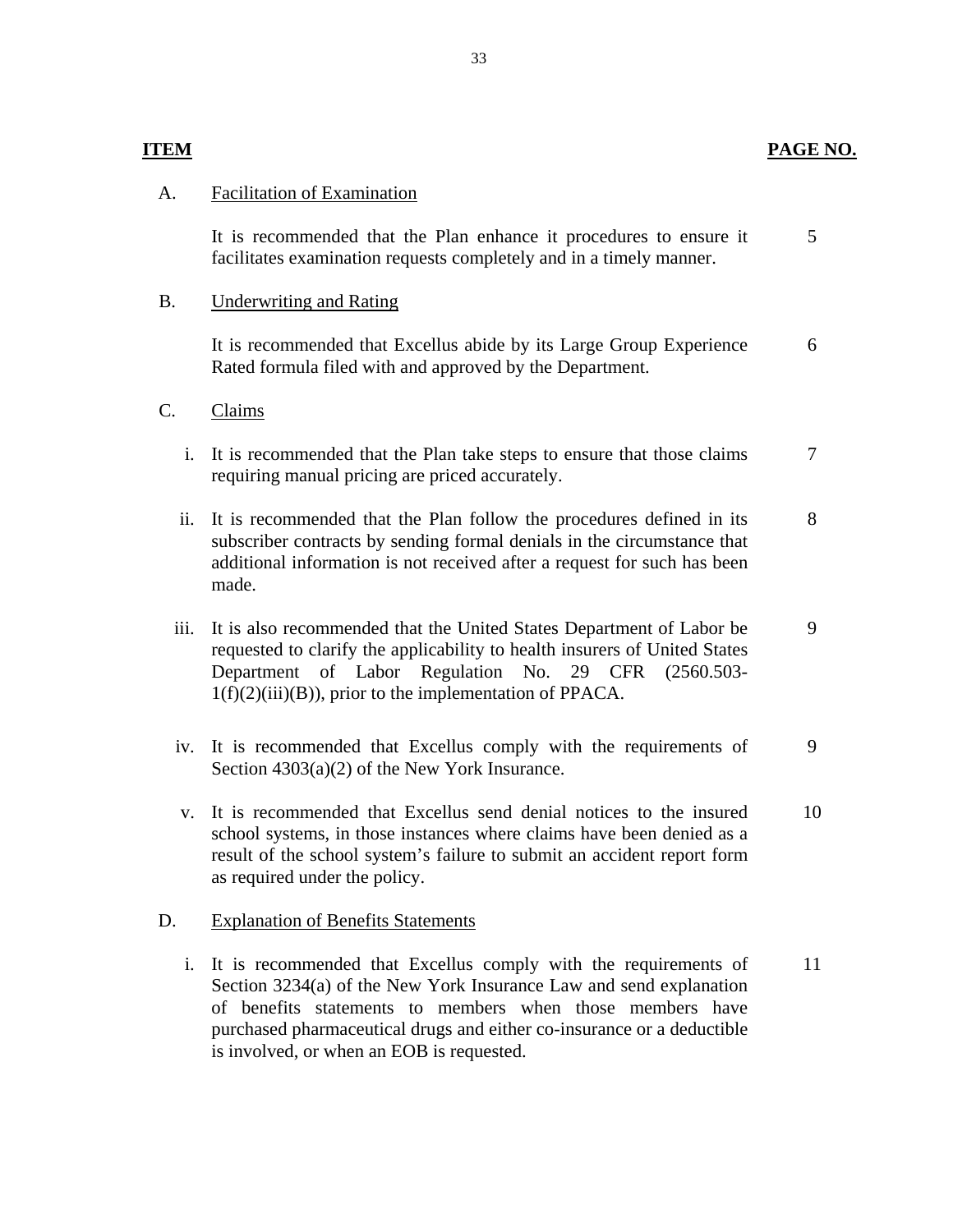- ii. It is recommended that Excellus issue Explanation of Benefit statements that contain all of the information that is required under Section 3234 of the New York Insurance Law and that such information be presented clearly and completely. 13
- iii. While not directly required under New York statute, it is recommended that Excellus disclose the surcharge that is the responsibility of the subscriber on its Explanation of Benefit statements. 13

## **Prompt Payment Law Compliance**

- E. Prompt Payment Law Compliance<br>i. It is recommended that the Plan improve its internal claim procedures to ensure compliance with Sections 3224-a (a), (b) and (c) of the New York Insurance Law. The prior report contained a similar recommendation. 17
	- ii. It is recommended that the Plan take the necessary steps to ensure that accurate paid claim amounts and claim counts are included in its future filed Schedules H. The prior report contained a similar recommendation. 18
	- iii. Further, it is recommended that the Plan comply with the requirements of Part 243.2(b)(8) of Department Regulation No. 152 (11 NYCRR 243.2) and maintain the adequate support documentation relative to the information reported within its filed Schedules H. 18

#### **Utilization Review**

- F. Utilization Review<br>i. It is recommended that the Plan comply with all the requirements of Sections 4903(e)(1), 4903(e)(3) and 4904(b) of the New York Insurance Law and ensure that its members are provided with their full and appropriate rights under such laws. 21
	- ii. It is recommended that Excellus and other Blue Cross / Blue Shield plans which process Excellus' claims on Excellus' behalf, comply with the timeline requirements of Section 4904 of the New York Insurance Law relative to the appeal of adverse determinations. The Plan reported to the Department that this is now the practice of the Blue Cross and Blue Shield Association Plans. 22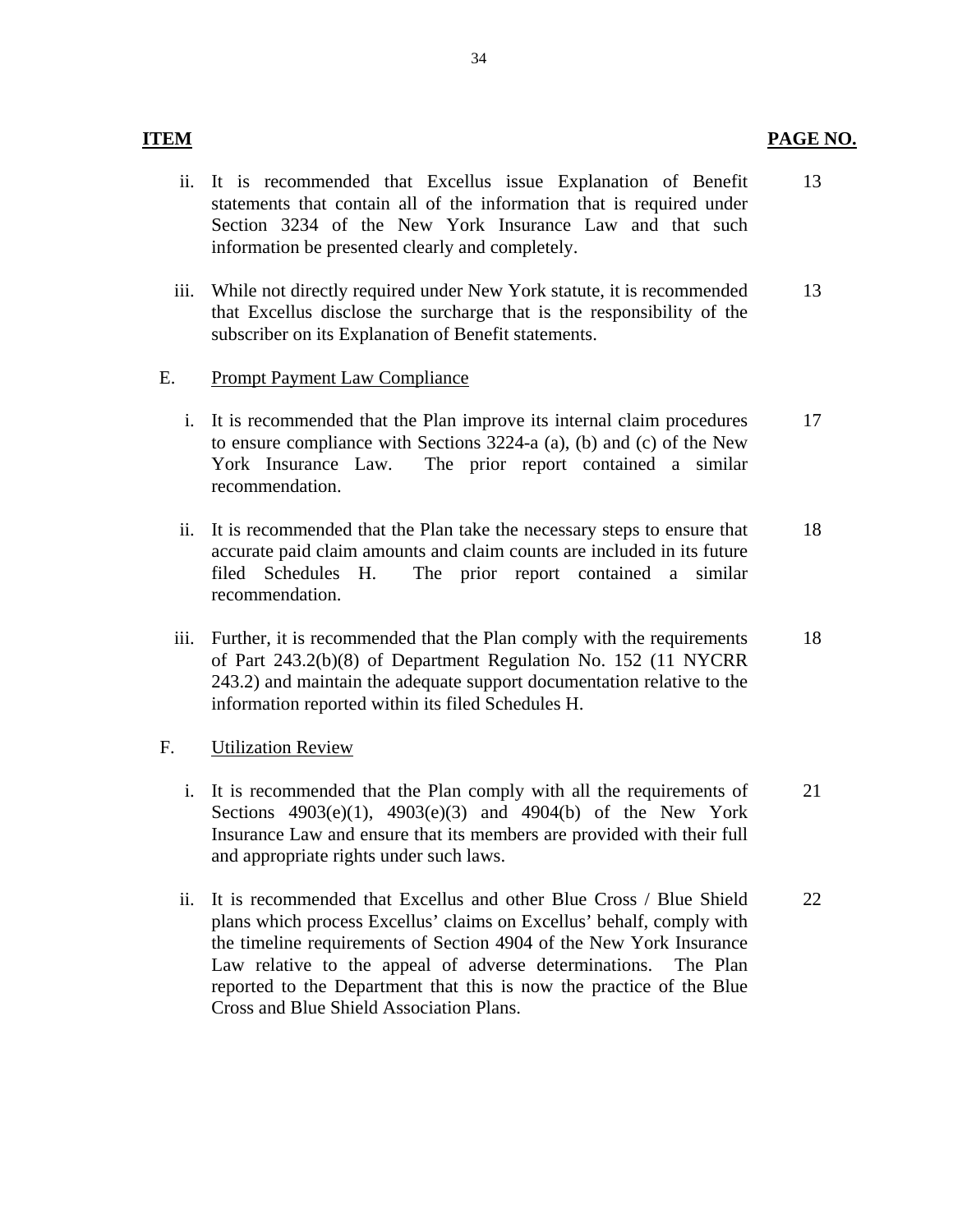### Disclosure of Information

G. Disclosure of Information<br>It is recommended that the Plan amend its approved HMO Direct Blue Point of Service manual to eliminate misleading and/or inaccurate content. 24

#### Privacy H.

It is recommended that the Plan comply with the privacy provisions of Department Regulation No. 173 and ensure that it has signed Business Associate Agreements which contain such privacy provisions with all third parties with which Excellus shares Personal Health Information. It is recommended that the Plan comply with the privacy provisions of<br>Department Regulation No. 173 and ensure that it has signed Business<br>Associate Agreements which contain such privacy provisions with all<br>third parties w

It is noted in the above cases, subsequent to the examination date, that the Plan included such privacy protections within the pertinent service agreements.

#### **Record Retention** I.

- i. It is recommended that Excellus comply with the requirements of Part 243.2(b)(8) of Department Regulation No. 152 (11 NYCRR 243.2) and maintain images of the explanation of benefits statements sent to its members, as well as the information supporting filed annual and quarterly statement schedules. 26
- ii. It is also recommended that the Plan comply with the requirements of Part 216.11 of Department Regulation 64 (11 NYCRR 216.11) by retaining all aspects of its claims so that the examiner can reconstruct the complete claim transaction. 26